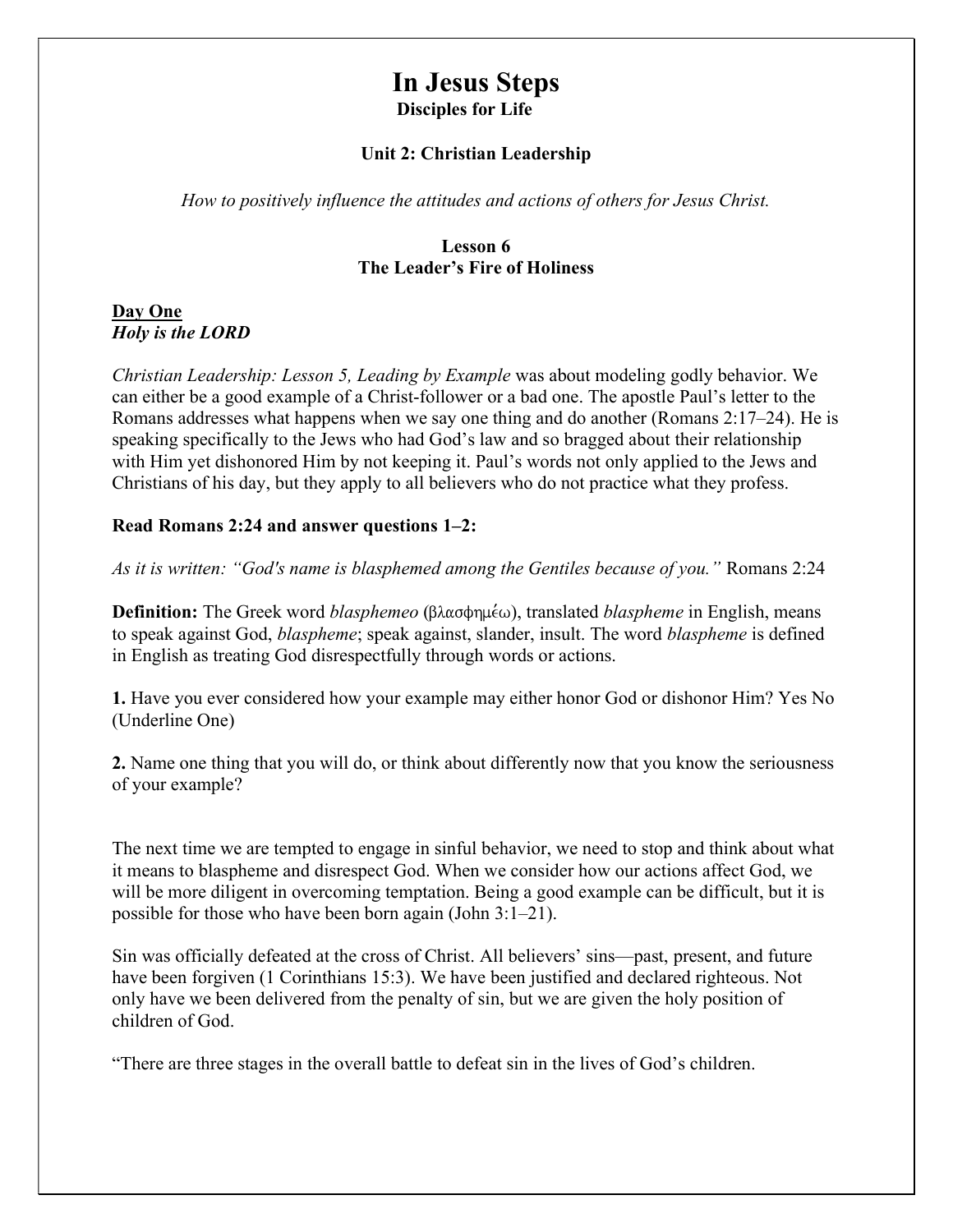*Justification* (deliverance from the *penalty* of sin) is a past action for all believers, accomplished on the Cross.

Sanctification (deliverance from the *power* of sin) is a present and continuous process of believers becoming Christlike, accomplished by the Holy Spirit's power and presence.

Finally, glorification (deliverance from the *presence* of sin) will take place at Christ's return—the dawning of the eternal kingdom."<sup>1</sup>

3. What are the three stages in the overall battle to defeat sin in the lives of God's children?

Accountability: Be prepared to share #1–3 with your team.

Christ's work on the cross—defeating sin—has made us holy in God's eyes (1 Corinthians 1:30; Colossians 1:22). Being holy in God's eyes should make us want to live holy lives. Holiness is one of God's attributes we studied in Unit 1, Who Is God?, Lesson 5: God Is Holy. Not only is God holy, but He also desires us to be holy.

**Definitions**: The Greek word *hagios* (άγιος) is translated *holy* in the English New Testament. In reference to God, it means that He is morally perfect and worthy of ultimate reverence. Holy is also defined as the quality of persons or things that can be brought near or into God's presence. Other definitions of holy are regarding: 1. Persons—holy, pure, consecrated and set apart to God 2. Faith—that equals an extraordinary relationship to God and 3. Angels and Peoples—dedicated to God's service. The Hebrew word *godesh* (קדוֹשׁ) translated *holy* in the Old Testament is defined as awe-inspiring, to be treated with caution, and kept from profane (disrespectful) use. Holy not only refers to God but to certain persons, priests, angels, and the Sabbath.

# Read 1 Peter 1:15–16 and answer questions 4–6:

But just as he who called you is holy, so be holy in all you do; <sup>16</sup>for it is written: "Be holy, because I am holy." 1 Peter 1:15–16 (quoted from Leviticus 11:45–46)

4. Why are believers called to be holy?

5. Believers are called to be holy in they do (v. 15).

6. Consider your life and activities in relation to being holy in all that you do. How does your life and activities measure up?

Accountability: Be prepared to share #4–6 with your team.

<sup>&</sup>lt;sup>1</sup> Dr. Norman Geisler, *Systematic Theology*, Volume 3 Sin Salvation (Minneapolis: Bethany House, 2003), 173.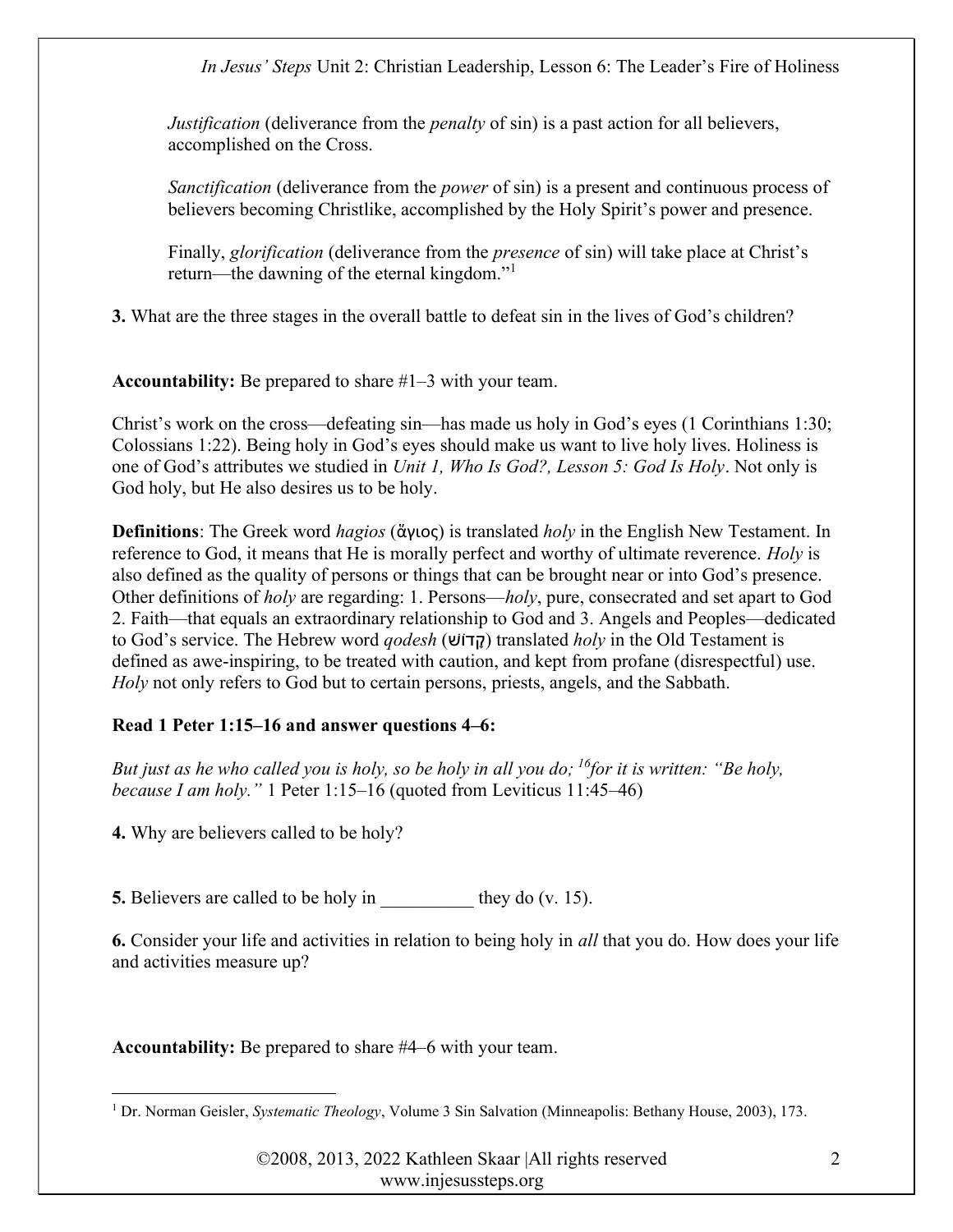Christian leaders are especially called to serve, work, play, eat, drink, think, live, and exist in a holy state. It is not a part-time activity or pursuit. It is full-time, all the time.

Not only does God want us to be holy, but He has given us this desire in our hearts. Anyone called to serve the Lord Jesus has this longing to be like Him and take on His character. Holiness was God's plan from the very beginning.

# A. Holiness—the Beginning

God made humanity in His image. Both male and female are made in God's likeness (Genesis 1:26–28). The first man and woman lived in a holy home. They lived in the Garden of Eden, a holy garden and real-life sanctuary in the presence of God (Genesis 3:8).

Adam and Eve were created to glorify God and reflect His holy image (Isaiah 43:7). Part of reflecting God's holy likeness was consecrated work—rule the earth while being fruitful and multiplying. This holy work included spiritual reproduction as well as physical. The reason God created people has not changed.

What changed was Adam and Eve's eating from the tree of the knowledge of good and evil when they were told not to. They were created good and without evil, but nevertheless, with their free wills they disobeyed God and brought sin into the world. Sin disrupted humanity's ability to glorify God, reflect His holy image, and engage in consecrated work. A fuller account of the Fall of humanity is detailed in Unit 1, Who Is God?, Lesson 1: God Is Good.

God is good and did not give up on Adam and Eve. He had a plan to restore them and all future human beings to Himself. God prepared people for His plan of redemption and our return to holiness through the law and sacrificial system.

# B. Holiness—the Bridge of Fire

God called Moses to act as a mediator between Himself and His chosen people, the Israelites. God gave Moses the commandments, law, and sacrificial system. Everything was designed to glorify God and cover the people's sins so they could reflect His holy image and engage in consecrated work. The law, sacrificial system, and temple opened up a way into God's presence.

Fire, among other functions in the Bible, is used as a symbol of God's presence, power, and holiness. For example, the burnt offerings were consumed by fire, turning away God's wrath from the people so they could be in a right and holy relationship with Him.

The fire on the altar had its origin from God and was to be kept burning continually (Leviticus 6:13, 9:24). God is also the origin of Christian leaders' holy fire whereby we are purified in Christ and gifted with His presence, power, and holiness. As leaders we should be burning with the fire of holiness—continuously. We should be living clean and pure lives dedicated to God.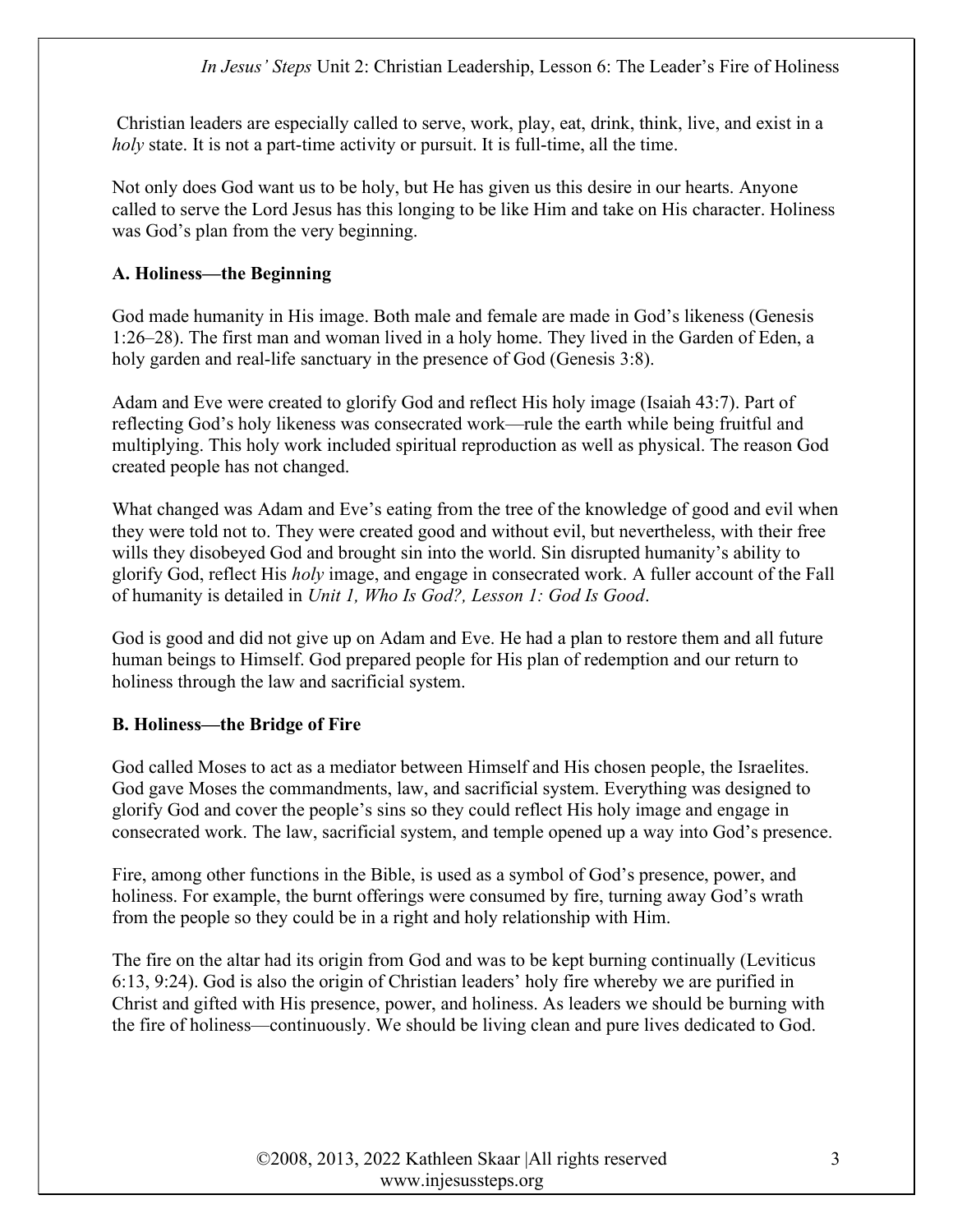# Read Leviticus 11:44 and answer questions 7–8:

I am the LORD your God; consecrate yourselves and be holy, because I am holy. Do not make yourselves unclean by any creature that moves along the ground. Leviticus 11:44

7. Why did the LORD tell the Israelites to consecrate (set apart) themselves and be holy (v. 44a)?

8. What is meant by the word *clean* and *unclean* in our everyday language?

Physically speaking, if people are unclean, they are dirty. If unclean people wash away all the dirt, grime, and filth, they are clean. Spiritually, the concept of clean and unclean also refers to behaviors that are righteous versus (opposed to) those that are unrighteous. These behaviors originate in and are governed by the mind. Therefore, the mind with its attitudes and motivations, can also be clean and unclean.

The concept of "cleanness" was basic to God's plan for teaching and preserving holiness in His people. He established laws concerning their actions, their diet, and their hygiene. In Leviticus 11:29–33, God is saying that the Israelites are not to eat creatures that move or scamper on the ground like the rat, the weasel, or the lizard.

Although scholars have long debated the reasons behind the regulations, there is not a definitive (final) answer. Three possible reasons or a combination of these for God's dietary and other laws are: 1. Designed to avoid pagan practices. 2. Separation of Israelites in food, ethical, and religious matters. 3. Preventing disease and keeping Israelites eating healthy. God may have used all of these reasons, but the overarching reason God used the law was to reveal the sinner's need for cleanness.<sup>2</sup> God's plan was for the law to be fulfilled and humanity purified.

# C. Holiness—the Fulfillment

# Read Mark 7:21–23 and answer the questions 9–11:

"For it is from within, out of a person's heart, that evil thoughts come—sexual immorality, theft, murder, <sup>22</sup> adultery, greed, malice, deceit, lewdness, envy, slander, arrogance and folly. <sup>23</sup>All these evils come from inside and defile a person." Mark 7:21–23

9. According to Jesus, what makes a person unclean?

10. Explain in your own words the point or concept that Jesus is teaching to His disciples?

<sup>&</sup>lt;sup>2</sup> Trent C. Butler, editor, *Holman Bible Dictionary*, (Nashville: Holman Bible Publishers, 1991), 268–269.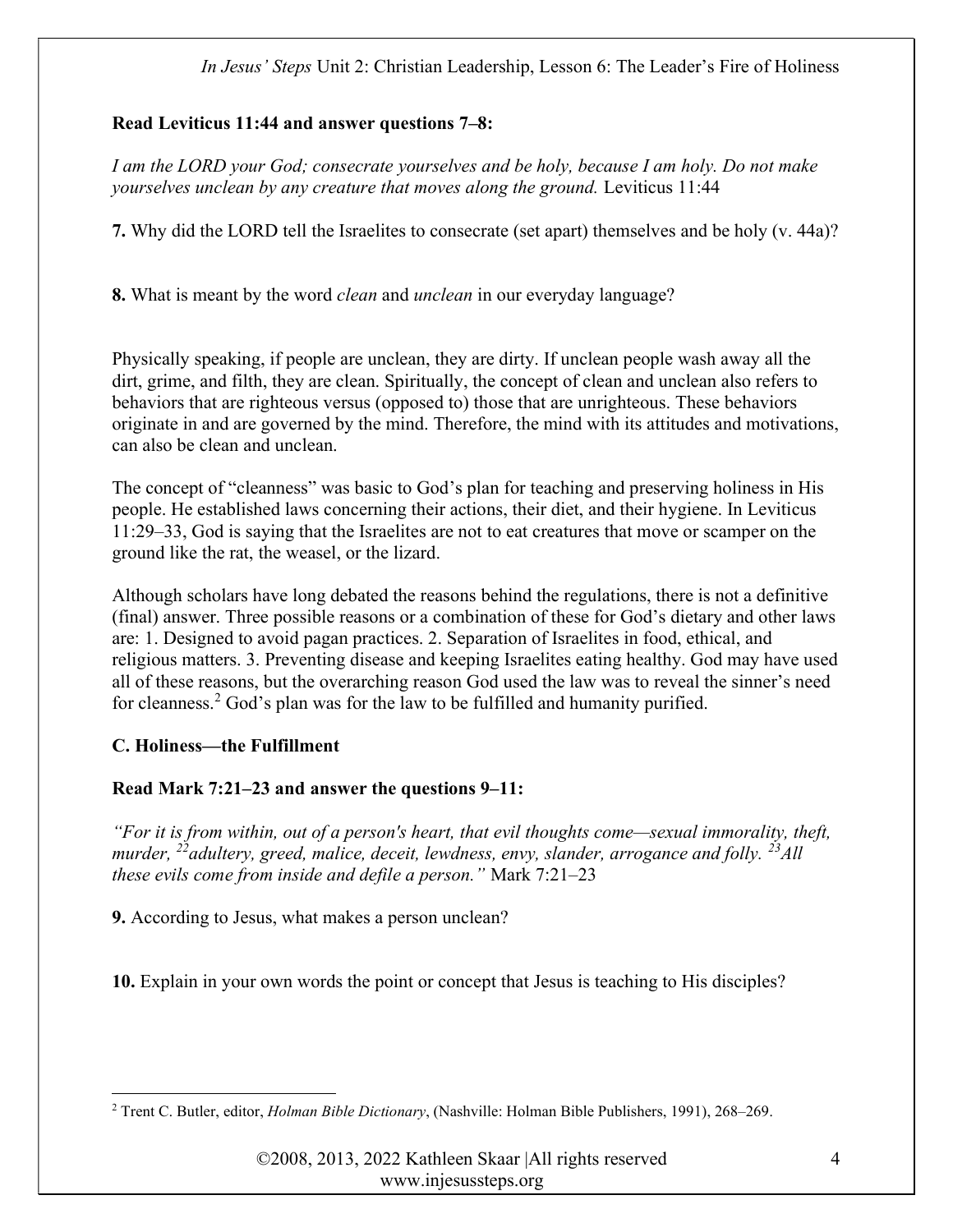**Definition:** Slander is saying something false and damaging about another person that damages their reputation. Notice in Mark 7:21–23, slander is included with a long list of evil sins, including murder. In a sense *slander* is a type of murder—it is character assassination.

11. Jesus says that just having slanderous thoughts about someone makes us unclean. How will this change the way you think and talk about others?

Accountability: Be prepared to share #9–11 with your team.

Jesus was expanding the concept of cleanness to a person's inward attitudes and motivations. He wants His disciples to realize that following God's rules in a mechanical and thoughtless way does not make a person clean. Jesus was also laying the foundation for the New Covenant of grace, which is found in His work on the cross. He is the fulfillment of the law with its regulations and rules.

"Jesus says that He came to fulfill the Law and the Prophets. In other words, Jesus' purpose was to establish the Word, to embody it, and to fully accomplish all that was written. Christ is the culmination of the law (Romans 10:4). The predictions of the Prophets concerning the Messiah would be realized in Jesus; the holy standard of the Law would be perfectly upheld by Christ, the strict requirements personally obeyed, and the ceremonial observances finally and fully satisfied.

"Jesus Christ fulfilled the Prophets in that, in His first coming alone, He fulfilled hundreds of prophecies concerning Himself (e.g., Matthew 1:22; 13:35; John 19:36; Luke 24:44). Jesus Christ fulfilled the Law in at least two ways: as a teacher and as a doer. He taught people to obey the Law (Matthew 22:35–40; Mark 1:44), and He obeyed the Law Himself (John 8:46; 1 Peter 2:22). In living a perfect life, Jesus fulfilled the moral laws; in His sacrificial death, Jesus fulfilled the ceremonial laws. Christ came not to destroy the old religious system but to build upon it; He came to finish the Old Covenant and establish the New.

"Jesus came not to destroy the Law and the Prophets but to fulfill them. In fact, the ceremonies, sacrifices, and other elements of the Old Covenant were *only a shadow of the good things that* are coming—not the realities themselves (Hebrews 10:1). The tabernacle and temple were holy places made with hands, but they were never meant to be permanent; they were but copies of the true things (Hebrews 9:24, ESV). The Law had a built-in expiration date, being filled as it was with external regulations applying until the time of the new order (Hebrews 9:10)."<sup>3</sup>

Therefore, as we were discussing, the dietary laws no longer apply to believers, whether of Jewish or Gentile heritage. Everything God has made is good and now can be eaten without defilement (Acts 10:9–16). Cleanness or holiness comes through Jesus, the Lamb of God who takes away the sins of the world. We now obey and follow Christ and His teachings or law (Galatians 6:2), being mindful of our thoughts and attitudes.

 $3$  Got Questions, What does it mean that Jesus fulfilled the law, but did not abolish it? <https://www.gotquestions.org/abolish-fulfill-law.html>(accessed 4/4/2022).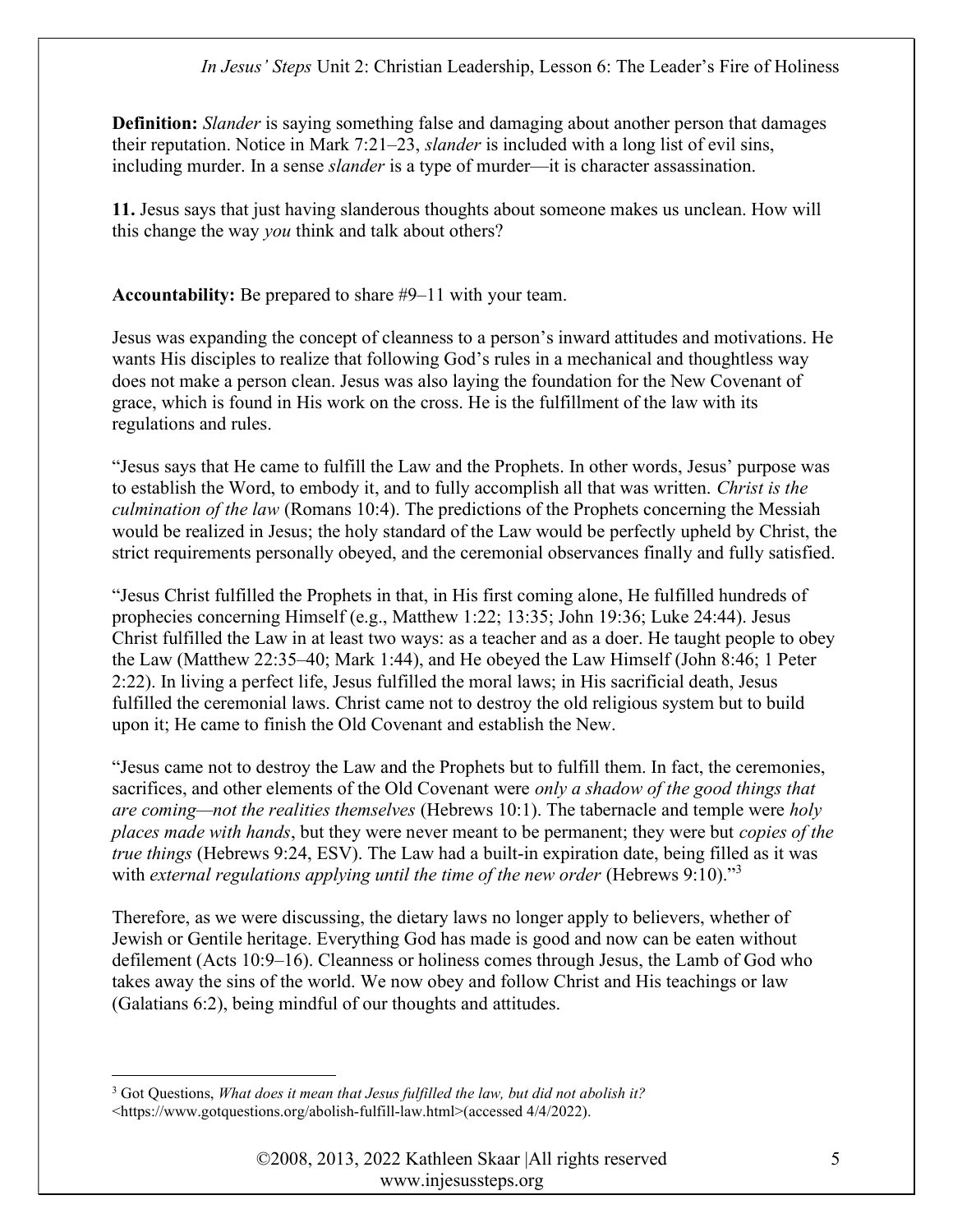The Lamb of God takes away *all* sins from those who trust in Him, even our secret, sinful thoughts. His death on the cross makes our minds as well as our physical actions holy. In fulfilling the Law, Jesus became the sacrificial lamb and paid the debt we owe for our sins.

The Old Covenant sacrificial Law called for two lambs to be sacrificed each day for the continual atonement of sins (Exodus 29:38–39). These burnt offerings made the priests holy and provided ongoing grace for the Israelites (Exodus 29:44).This too Jesus fulfilled perfectly—He gives His disciples continual grace and makes us a holy priesthood (1 Peter 2:4–5).

Jonathan Cahn, in his book "The Book of Mysteries" makes a powerful analogy. The first of the two lambs was sacrificed at 9 in the morning—Jesus was nailed to the cross at 9 in the morning. The second sacrificial lamb was killed in the evening, which was 3 in the afternoon—Jesus gave up His spirit and died on the cross at 3 in the afternoon. During those six hours the Messiah took our place and paid our debt. The meaning is clear, Jesus is our continual, always and forever covering for every sin and every need.<sup>4</sup>

Holiness is important to God. His Son died to restore it and His Spirit, the Holy Spirit, works in believers to keep us that way (Galatians 5:16). About 700 years before Christ lived on the earth, God gave Isaiah a vision of His holiness and glory.

# Read Isaiah 6:1–3 and answer questions 12–13:

In the year that King Uzziah died, I saw the Lord, high and exalted, seated on a throne; and the train of his robe filled the temple.  $^{2}$ Above him were seraphim, each with six wings: With two wings they covered their faces, with two they covered their feet, and with two they were flying.  $3A$ nd they were calling to one another: "Holy, holy, holy is the LORD Almighty; the whole earth is full of his glory." Isaiah 6:1–3

12. Who did Isaiah see? (See also John 4:24,12:41; Revelation 1:13)

**Definitions:** Incarnation is the act of God the Son taking on a sinless human nature<sup>5</sup> in the person of Jesus Christ for the purpose of freeing human beings from sin. Preincarnate describes the time before Jesus took on human nature through his holy conception and birth.

Isaiah had a vision of the preincarnate King of glory, Christ our Lord. That is, he saw Jesus before He took on flesh and walked the earth. How do we know Isaiah saw the preincarnate Christ? The apostle John writes that Isaiah saw Jesus' glory and spoke about Him (John 12:37–

<sup>&</sup>lt;sup>4</sup> Jonathan Cahn, *The Book of Mysteries*, (Lake Mary, Florida: FrontLine, 2018), 49.

<sup>&</sup>lt;sup>5</sup> Some "have argued, particularly in the Roman Catholic Church, that the reason for the virgin birth was not that original sin was transmitted by the male rather than the female, but rather because God partly designed the virgin birth to interrupt the normal transmission of human nature from parents to their children. In the mystery of the incarnation, we don't know exactly what process God used to make it so that Jesus was born without original sin. We do know, as the Scriptures teach us, that He was made like us in every respect except one; namely, He was without sin, and therefore without original sin (Hebrews 4:15)." If Jesus was born of "the substance" of the Virgin Mary, how was He without original sin?<https://www.ligonier.org/learn/qas/if-jesus-was-born-of-the-substance-ofthe-virgin-mary-how-was-he-without-original-sin>(accessed 5/2/2022).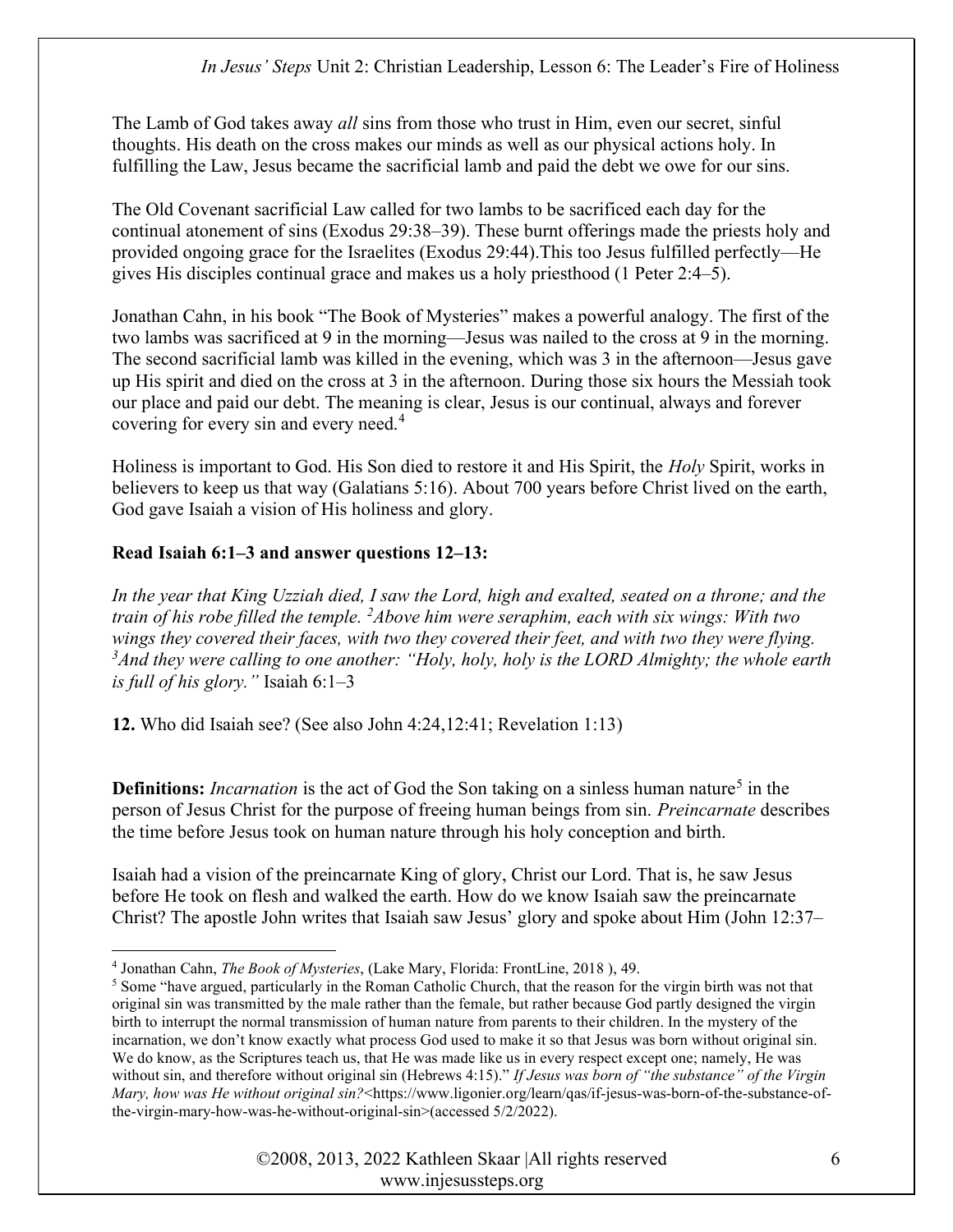41). In his vision, Isaiah saw God and Christ as one—he makes no distinction between Father and Son.

**Definition:** Seraph is a heavenly or angelic being with human form and six wings. The plural, masculine, noun is normally rendered *seraphim*. The *seraphim* seem to be positioned over God's throne for divine worship and used as agents of purification. Seraphim are only mentioned in the Book of Isaiah, chapter 6.

13. What were the seraphim calling out to one another?

God is holy and sacred. God is set apart on His heavenly throne in perfection. He casts a vision of divine brilliance and majesty. He is pure. He is morally excellent.

The seraphim emphasize the Lord's sacredness by repeating the word *holy* three times. God is holy and exalted as He sits upon His throne. He is the powerful, sovereign, Holy One over all angels, people, and creation. He designed the world and filled it with abundance and splendor.

#### Read Isaiah 6:4–8 and answer question 14–20:

At the sound of their voices the doorposts and thresholds shook and the temple was filled with smoke.  $5$  "Woe to me!" I cried. "I am ruined! For I am a man of unclean lips, and I live among a people of unclean lips, and my eyes have seen the King, the LORD Almighty." <sup>6</sup>Then one of the seraphim flew to me with a live coal in his hand, which he had taken with tongs from the altar. <sup>7</sup>With it he touched my mouth and said, "See, this has touched your lips; your guilt is taken away and your sin atoned for."  $8$ Then I heard the voice of the Lord saying, "Whom shall I send? And who will go for us? And I said, "Here am I. Send me!" Isaiah 6:4–8

14. At the sound of the seraphim's voices of worship, what happened (v. 4)?

15. Write in your own words the reason Isaiah cried out in fear, "Woe to me!" (v. 5).

16. How did God take away Isaiah's sin and guilt (v. 6–7)?

Isaiah was purified and made holy by a red, hot, coal from the altar. The prophet's sin was covered, and God's holy wrath was turned aside (Leviticus 16:11–13). God is righteous and just—sin must be punished.

17. If a burning coal was immediately placed on your lips or offending body part, how might your sinful actions change?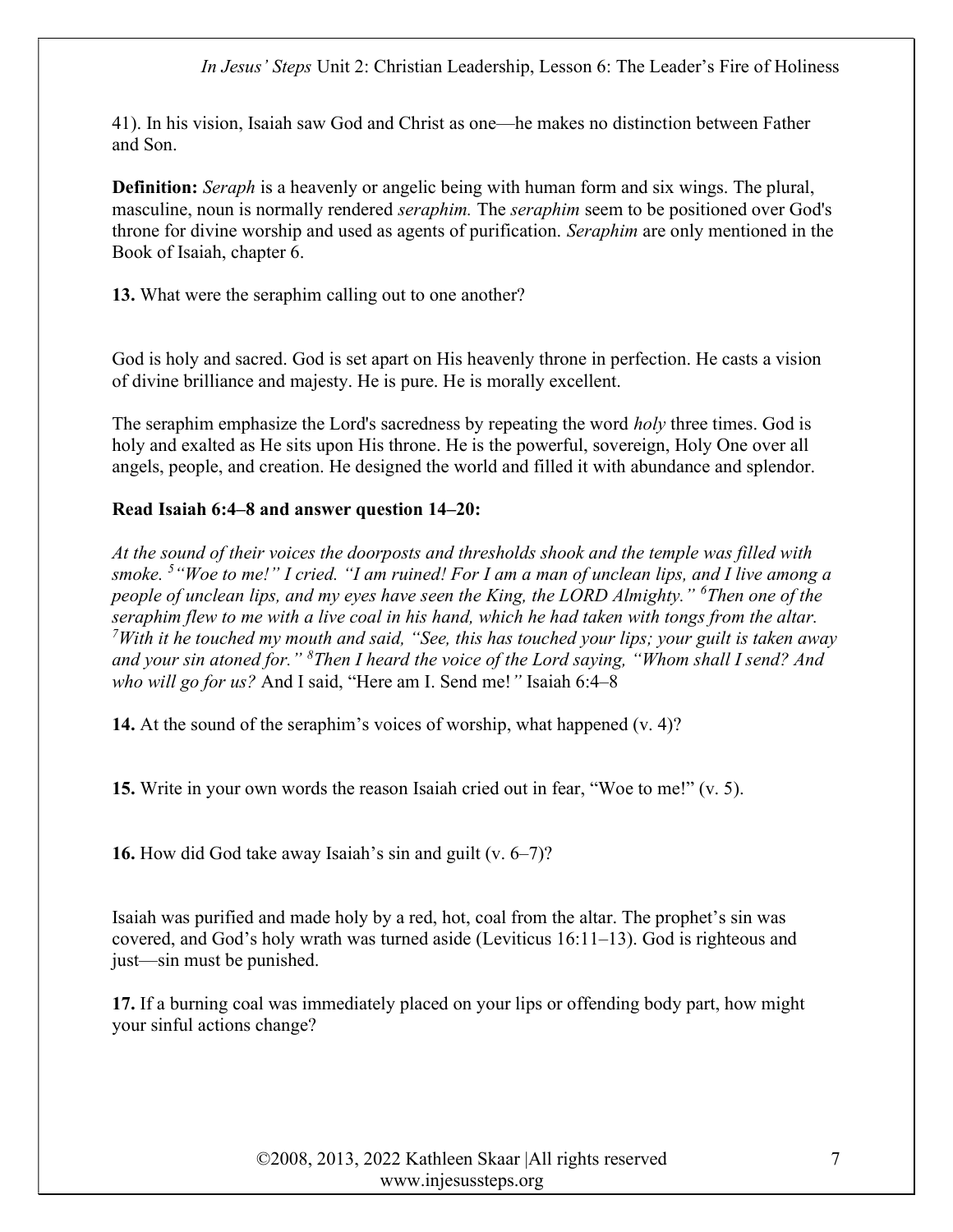18. Right after Isaiah's guilt was taken away and his sin atoned for, what did he hear the Lord saying (v. 8a)?

19. What was Isaiah's reply (v. 8b)?

20. What is your reply to God's call?

#### Action Step

Read and consider the following verses from your bible and answer question 21: Ephesians 1:4–7; Colossians 1:22–23; Hebrews 10:9–10, 13:11–12.

21. Are you holy? Yes No (Underline One)

22. Regarding your answer to question 21, why or why are you not holy?

Accountability: Be prepared to share #19–22 with your discipleship team.

—End Day One—

©2008, 2013, 2022 Kathleen Skaar |All rights reserved www.injesussteps.org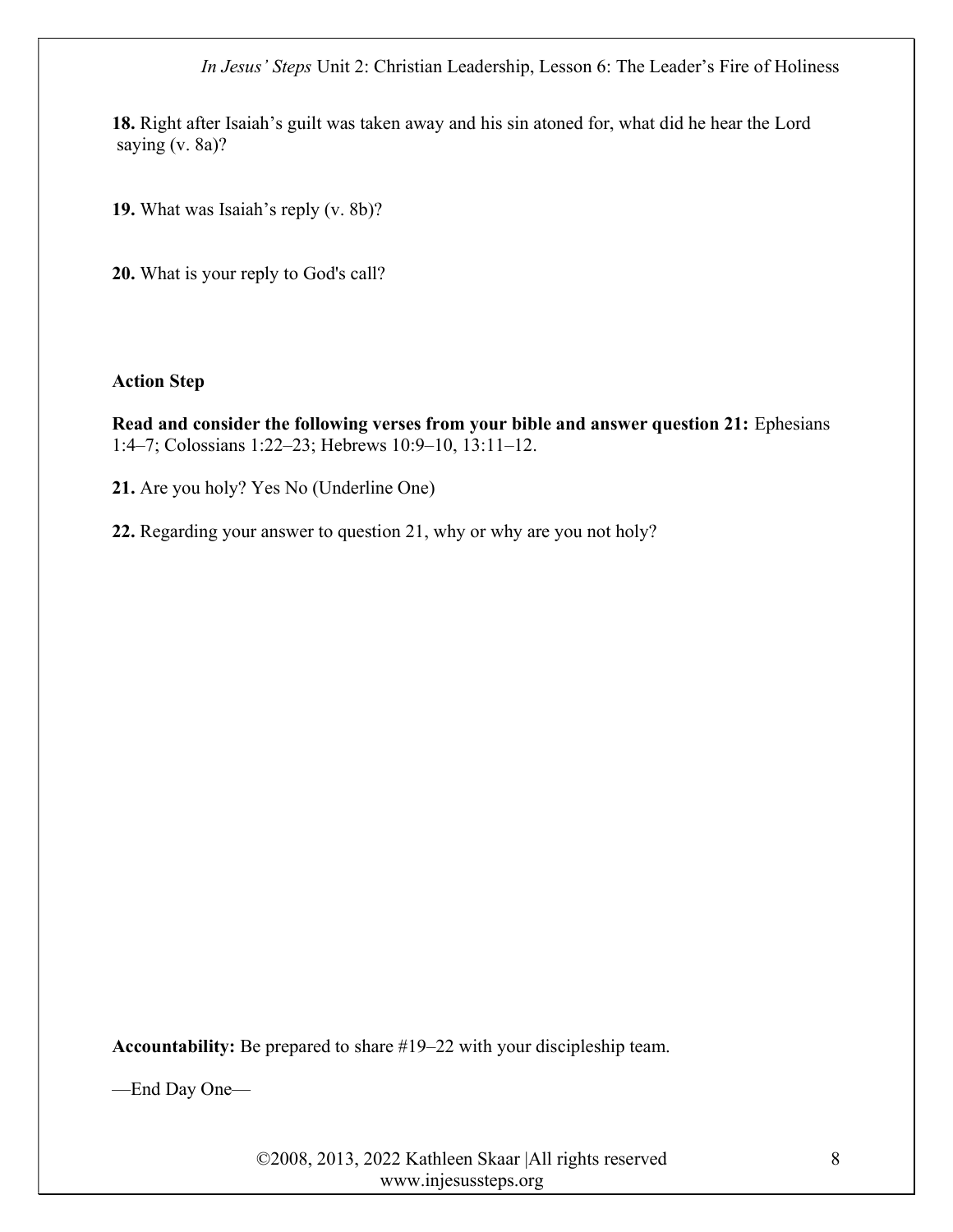# Day Two Effort and Grace

Before you had completed the action step at the end of day one, had you ever considered your own holy state? It is part of the great mystery that was once hidden but is now openly proclaimed. The Son of God, the visible image of the invisible God, and creator of all things, died a sacrificial death on the cross so we could be reconciled to God. Not only are believers redeemed and adopted as God's children, but Christ's death and resurrection also makes us holy.

We are set apart from the world to live for God and derive all our enjoyment from Him. In our new holy state, we derive no pleasure outside of Christ and our service to Him. Through Jesus' sacrifice we are made holy in God's sight—we are spotless and blameless. Our conscience is cleansed, and we are free to draw near to God (Hebrews 10:19–22).

23. Read 1 Peter 1:18–19. How were you redeemed from your empty and unfilled way of life?

For you know that it was not with perishable things such as silver or gold that you were redeemed from the empty way of life handed down to you from your ancestors,  $^{19}$ but with the precious blood of Christ, a lamb without blemish or defect. 1 Peter 1:18–19

# Read Colossians 1:22–23 and answer question 24–26:

But now he has reconciled you by Christ's physical body through death to present you holy in his sight, without blemish and free from accusation— $^{23}$ if you continue in your faith, established and firm, and do not move from the hope held out in the gospel. This is the gospel that you heard and that has been proclaimed to every creature under heaven, and of which I, Paul, have become a servant. Colossians 1:22–23 (compare Hebrews 10:19–22)

24. Why are you holy in God's sight (v. 22)?

25. If you have been reconciled by Christ's death, how does God see you (v. 22)?

We miss the incredible power of verse 22 in the English language. The Greek word *amomos* (ἄμωμος) that is translated "without blemish" is defined as the absence of defects in sacrificial animals. It is used metaphorically of Christ as God's perfect, sacrificial Lamb. Jesus' death makes believers holy and blameless in God's sight (Ephesians 1:4). Similarly, we have washed our robes and made them white in the blood of the Lamb (Revelation 7:14)

The Greek word anegkletos (ἀνέγκλητος) that is translated "free from accusation" is defined as not having been called up or arraigned before a judge, hence free from reproach, blameless, not accused of having done anything wrong. Even, held in high respect. We not only enter into a personal relationship with God now, but on judgement day we will not be accused of any wrongdoing (1 Corinthians 1:8; Romans 8:33–34)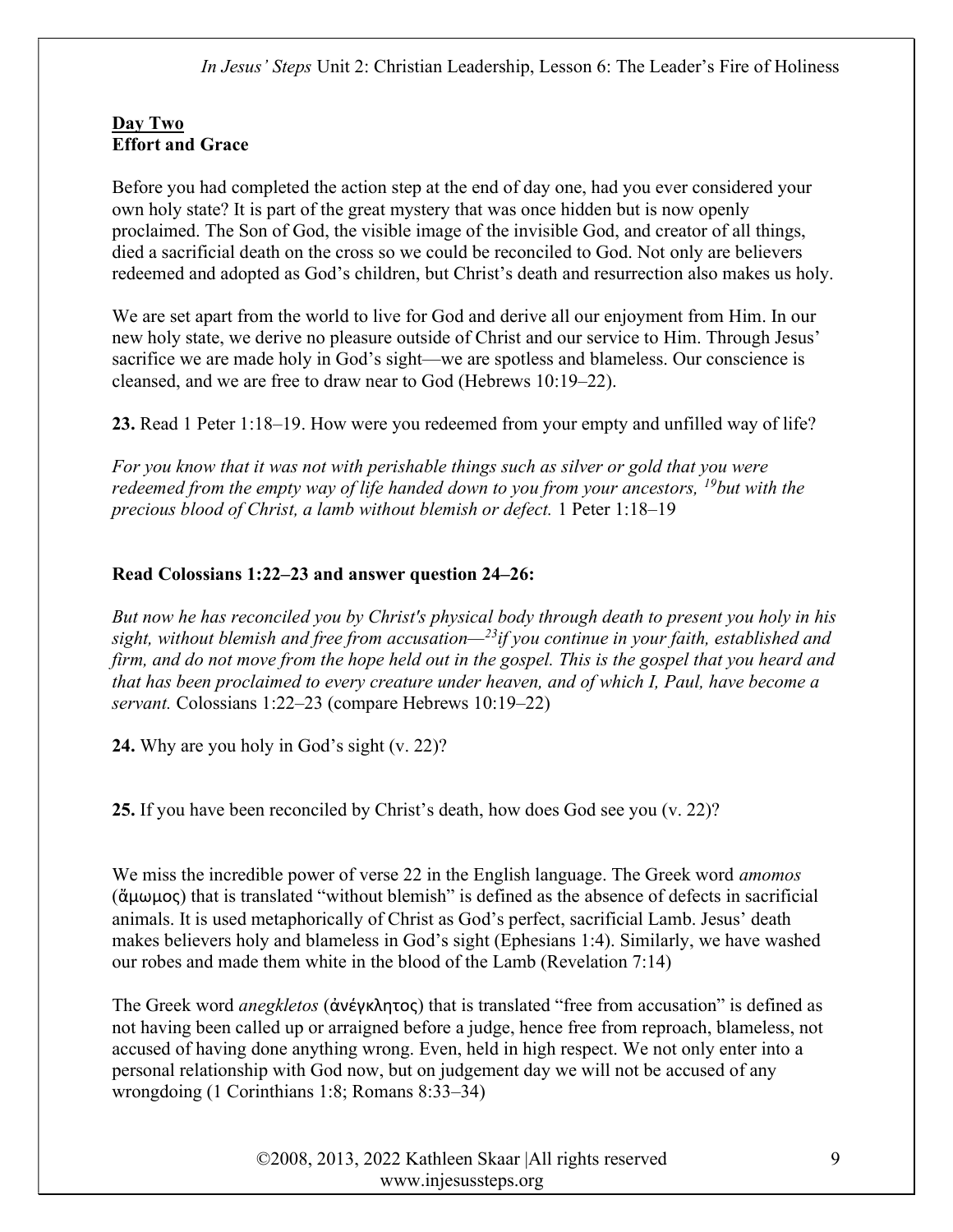26. What is the condition for being holy, without blemish, and free from accusation in God's sight (v. 23a)?

After writing the amazing news of our holy status, the apostle Paul introduces a conditional clause with the two-letter word "if." Recall from your English grammar lessons, this means that there is a requirement upon which the fulfillment depends. There are many promises of God that include an "if" or conditional clause.

For those of us who profess faith in Jesus Christ, we must continue in our faith. That is the condition for holiness—God requires that we continue to live in Christ and not to move away from Him. If we do not live in Christ and keep on sinning, we risk demonstrating that our faith is not genuine (1 John 2:19, 3:1–6).

Faith is not a one-time decision. It is an all-time decision. We repent and submit totally to the authority of Christ. Authentic faith seeks God to know, love, and serve Him. The faithful rely on His grace for salvation and holy living.

Relying on God's grace is an act of our will. As disciples we do not lose our freedom to act. We still have our human or sinful nature and evil adversaries who try to tempt us to sin (Colossians 3:1–5; 2 Corinthians 11:3). We are in a personal battle fighting against sin and putting to death the deeds of the flesh (Galatians 5:16–17). To help us in this battle, God has given us His Holy Spirit (Galatians 5:24–25).

Therefore, we need to use our free will to accept God's grace to live holy lives for and to Him. By faith we rely on the Holy Spirit to help us with all temptations. We are holy in Christ, and we will live holy lives. Born-again believers: *do not think of yourselves as sinners*. You were sinners—now you have been saved by grace. The biblical reality is that you are holy people, bought with the blood of Christ, and led by His Holy Spirit. It makes a difference how we view ourselves and how we will subsequently live our lives.

We are in the second phase of God's overall plan to defeat sin in His children. Recall, this is the sanctification (deliverance from the *power* of sin) phase. It is a continuous process for becoming more Christlike, led by the Holy Spirit's power and presence.

When we deliberately sin, we are refusing God's grace and quenching (suppressing) the Holy Spirit. We are willfully stepping out from under the cross and Jesus' sacrificial blood—the very blood that makes us holy (Hebrews 13:12). When we do sin the Holy Spirit, the agent of holiness, will convict us and move us to confess and repent (John 16:7–8). Our confession and repentance place these sins under the blood of Christ—we are forgiven—by faith.

#### Read Hebrews 12:14–15 and answer questions 27–28:

Make every effort to live in peace with everyone and to be holy; without holiness no one will see the Lord.<sup>15</sup>See to it that no one falls short of the grace of God and that no bitter root grows up to cause trouble and defile many. Hebrews 12:14–15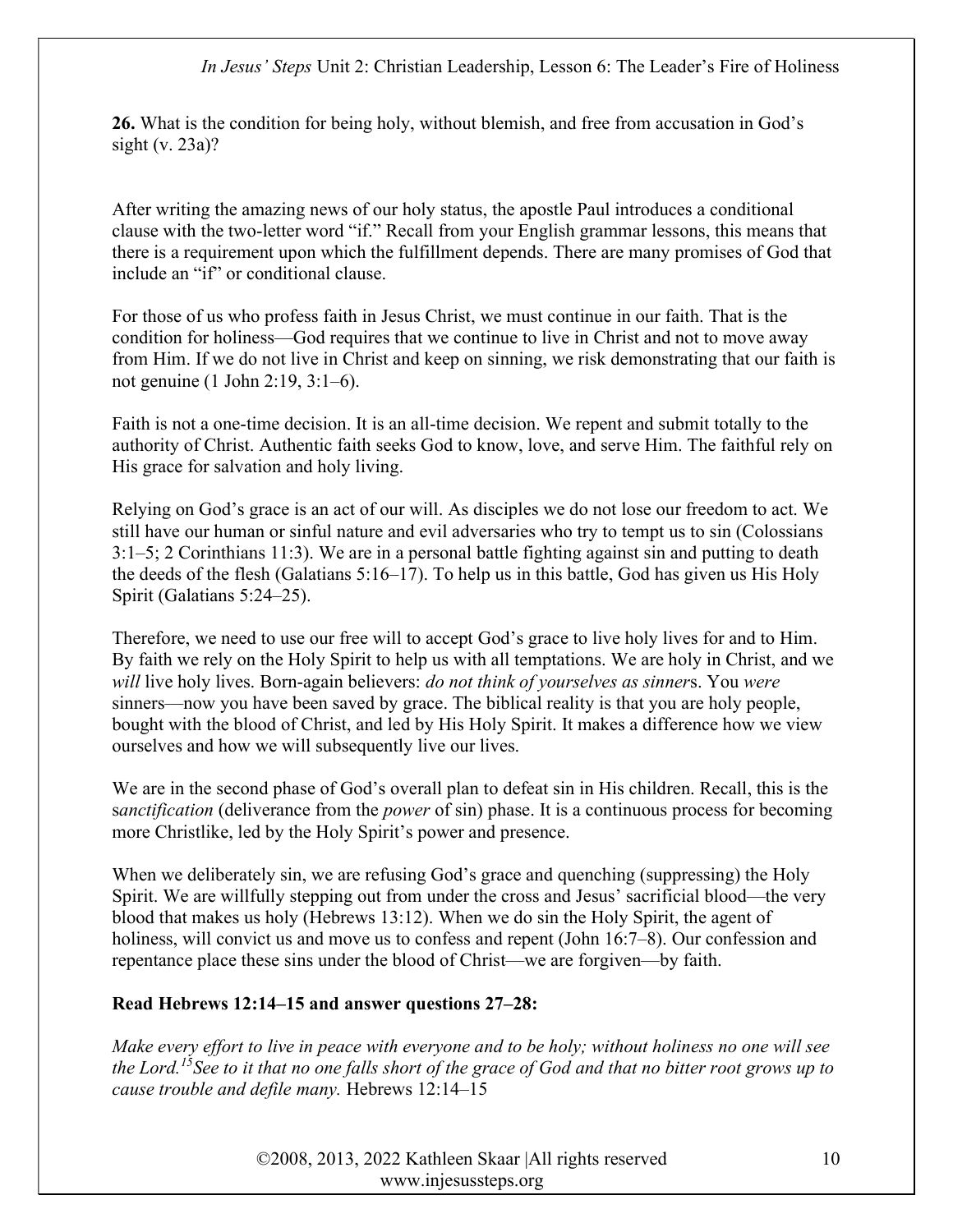27. Believers are commanded to make every effort to live how (v. 14a)?

28. Believers are also told to see to it that no on falls short of what (v. 15a)?

Believers are commanded to pursue, chase, and seek after holiness. We are commanded to strive for and practice holiness. Yet in the very next sentence the author of Hebrews says, see to it that no one misses or falls short of the grace of God.

**Definition:** Grace is God's divine power in action to undeserving people.

In the New Testament, the writers used the Greek word *charis* ( $\chi \dot{\alpha} \rho_{\alpha\beta}$ ) to convey God's divine power working through a person's life. It was also used specifically to express a believer's unmerited salvation in Christ. Previously there had not been a precise word to describe God's plan of salvation because it was unknown. The actual plan of salvation in Christ was hidden from humanity until the proper time when God revealed it (Romans 16:25–26; Ephesians 3:4–6).

Grace *(charis)* was a secular (not religious) word in use at the time. It had the "idea of a favor or kindness done to another or of a gift which brought pleasure to another. Viewed from the standpoint of the recipient (receiver), it was used to refer to the thankfulness felt for a gift or favor."<sup>6</sup> Authors of the New Testament have also used grace (*charis*) in its secular meanings. For example, we say grace (give thanks) before a meal (1 Corinthians 10:30).

The Hebrew word *chen* ( $\pi$ ) is closest to the Greek word *charis* ( $\chi \dot{\alpha}$  $\rho$ *i*c). When speaking of God, it can mean His gift of redemption from enemies, troubles, and sins. Although there is not a particular word for grace in the Old Testament that conveys the same meaning as in the New Testament, God's grace or favor is revealed throughout Scripture. God is described as gracious. He is merciful and loving. He gives help in time of need. He shows favor to those who do not deserve it. He is steadfast in His promises. He continually delivered His people from their enemies and provided the sacrificial system for taking away sins. The Old Testament is not only a record of God's grace but a promise of His even greater grace which was to come through Jesus Christ.<sup>7</sup>

29. Read Galatians 3:3 and Titus 2:11–12. How do you think pursuing holiness and accepting God's grace work together?

Are you so foolish? After beginning by means of the Spirit, are you now trying to finish by means of the flesh? Galatians 3:3

For the grace of God has appeared that offers salvation to all people. <sup>12</sup>It teaches us to say "No" to ungodliness and worldly passions, and to live self-controlled, upright and godly lives in this present age. Titus 2:11–12

©2008, 2013, 2022 Kathleen Skaar |All rights reserved www.injesussteps.org

 $6$  Butler, 573.

<sup>7</sup> Ibid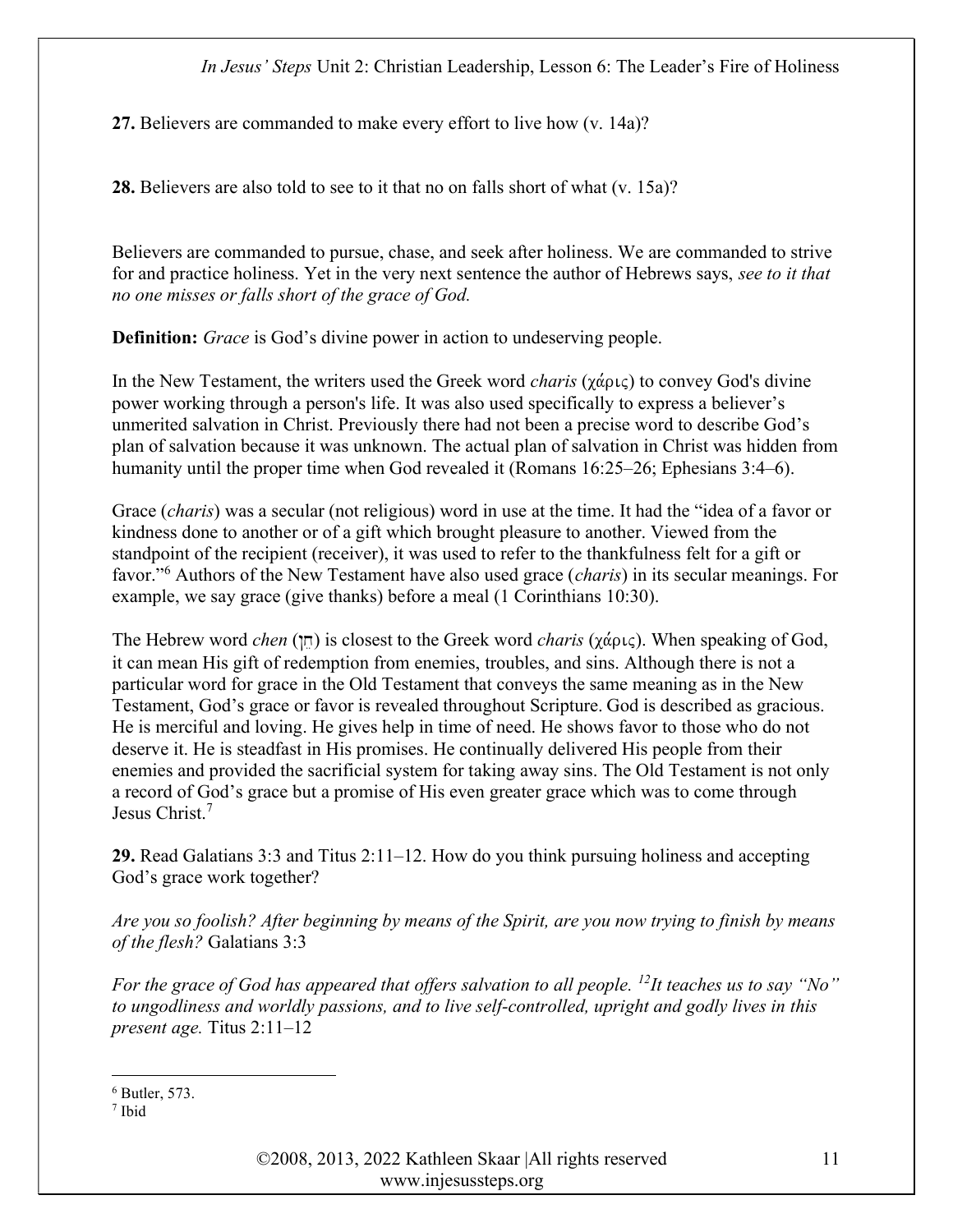The book of Hebrews is about Jesus, the radiance of God's glory and the exact representation of His being, sustaining all things by His powerful word (Hebrews 1:3). Jesus, who is supreme and all sufficient, brought salvation to humanity according to the Father's plan. He makes people holy (Hebrews 2:11). In addition, because He Himself suffered when He was tempted, He is able to help those who are being tempted (Hebrews 2:18).

The inspired author of Hebrews is saying: take hold of Jesus. Do not miss what He has done for us. He has made us holy by His blood and will continue to help us through all our temptations. We cannot be holy on our own—we must stay under His shed blood. In fact, if we seek righteousness in ourselves, we will only succeed in corrupting ourselves and others.

God did not take away our free will and our ability to sin. He expects Jesus' disciples to follow Him in pursuing godly lives. We have a duty to discipline our minds and bodies. But even in our pursuit of holiness, God works through us (grace) and helps us persevere each day.

30. How does your life demonstrate the right relationship between grace and effort?

Accountability: Be prepared to share #29–30 with your team.

Without the right relationship between grace and effort, we might become proud of our holiness. We might tend to look down on others who we deem to be easily tempted or just not as grounded as we are. This is known as spiritual pride. Knowing that it is Jesus who makes and keeps us holy, should make us humble. Humility is a key attribute of a holy life.

**Definition:** Humility is knowing one's true position before God and attributing all talents and gifts to Him. Humble Christians are not concerned with pleasing themselves but with pleasing God and serving His people. Jesus is *the* model of a humble servant (Philippians 2:5–8).

31. Read James 4:6. How can you be assured of God working in your life?

But he gives us more grace. That is why Scripture says: "God opposes the proud but shows favor to the humble." James 4:6

32. Read 2 Corinthians 6:1. What does it mean "not to receive God's grace in vain?"

As God's co-workers we urge you not to receive God's grace in vain. 2 Corinthians 6:1 (Vain, in this context, means without results or to no purpose.)

—End Day Two—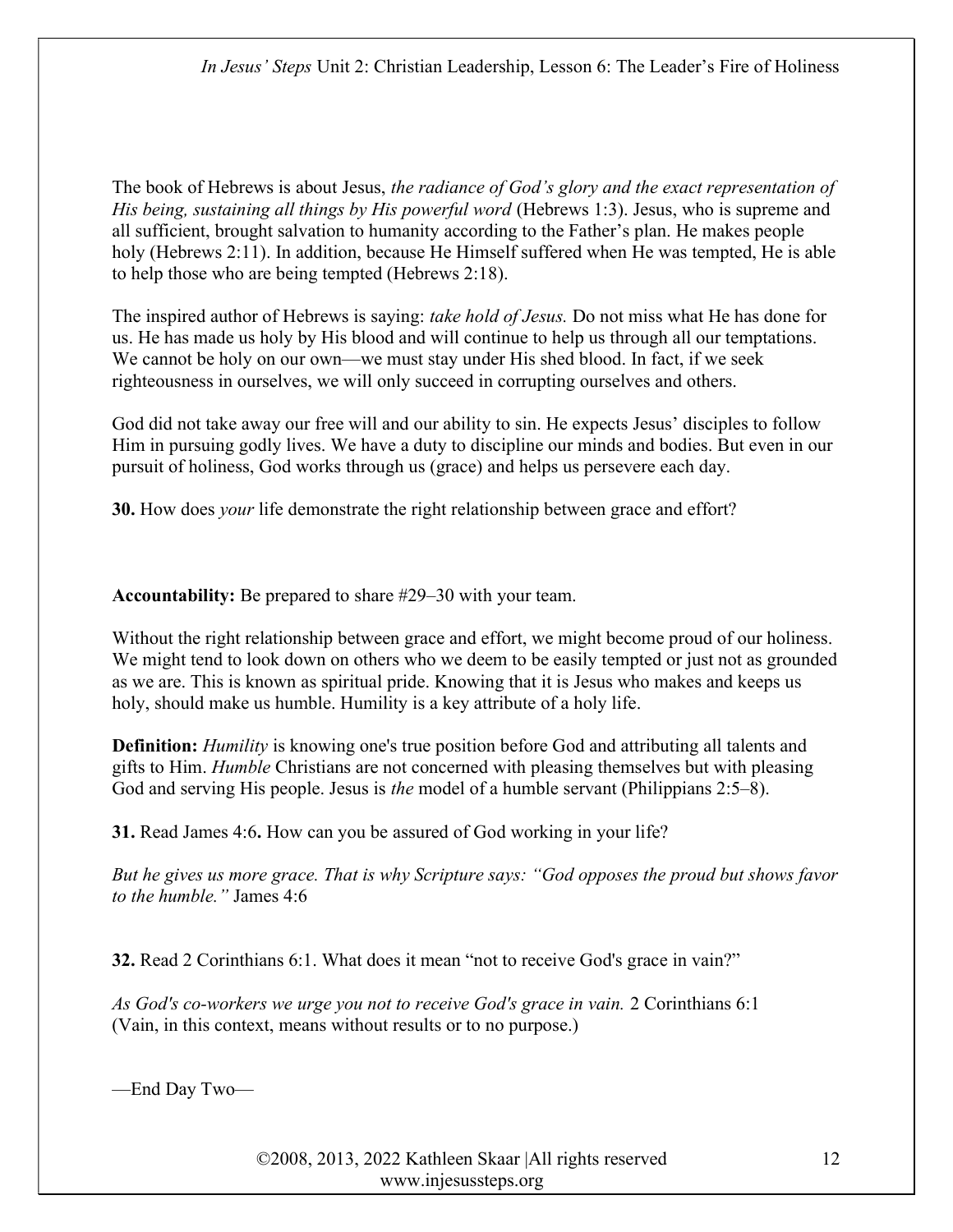# Day Three Fire of Fear

Jesus Christ's death on the cross for our sins is a free gift. Nevertheless, Paul wrote that we could receive this gift of grace and it will be of no use to us. Although we should live for Christ, we can still live selfishly for ourselves (2 Corinthians 5:15)—ultimately proving to be an empty and fruitless life.

# Action Step

33. Read from your Bible and meditate on Romans 6:1–14. How will you apply the truth of this Scripture to your life?

Accountability: Be prepared to share #33 with your team.

It is staggering to think that we have access into God's presence by the blood of Christ. We are talking about the all-powerful, all-knowing, Creator of the universe—the Holy One who is like no other. We have done nothing to deserve it—it was purely God's act of grace. We are even told to have *confidence* to draw near to God because our bodies have been washed with pure water and we are free from a guilty conscience (Hebrews 10:19–22).

This free access does not mean that we just saunter into God's presence, like He is one of us. He is not one of us and will never be one of us. Yes, He is our Father—our heavenly Father. God will always deserve our full reverence and veneration.

34. Read Exodus 3:5–6. What was Moses' response when God revealed Himself (v.6c)?

"Do not come any closer," God said. "Take off your sandals, for the place where you are standing is holy ground."<sup>6</sup> Then he said, "I am the God of your father, the God of Abraham, the God of Isaac and the God of Jacob." At this, Moses hid his face, because he was afraid to look at God. Exodus 3:5–6

Fire had caught Moses' attention (Exodus 3:1–3). He saw the burning bush and started walking towards it. He was curious but not afraid. Even when Moses was told to take off his sandals, he did not seem too disturbed. But as soon as God announced that He was the one true living God, Moses hid his face in fear.

Both Moses and Isaiah had visible manifestations of God that caused them to fear. God's visible manifestation, that is, His showing or revealing Himself to humanity is called a theophany. God appeared to people in a variety of ways in the Bible, but the greatest theophany is found in the

> ©2008, 2013, 2022 Kathleen Skaar |All rights reserved www.injesussteps.org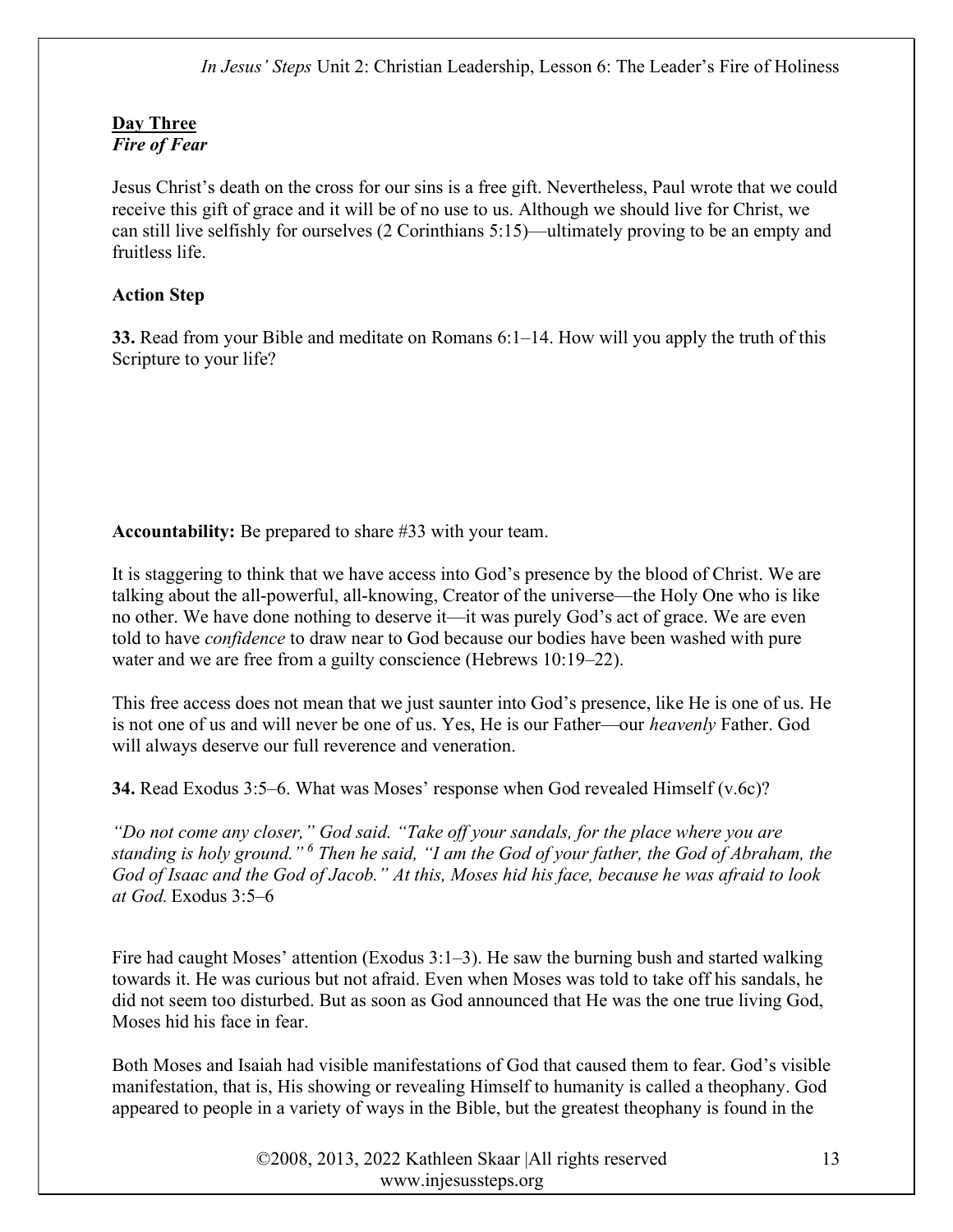incarnation of Christ (John  $1:18$ ).<sup>8</sup> Even the apostle John, who spent three years with Jesus, had a fearful reaction when He saw the risen Christ and glorified (Revelation 1:17).

#### Read Proverbs 9:10 and answer questions 35–36:

"The fear of the LORD is the beginning of wisdom, and knowledge of the Holy One is understanding. " Proverbs 9:10

35. What is the beginning of wisdom?

36. What is understanding?

**Definition:** In both Exodus and Proverbs above, the Hebrew word for fear is *yare* (יָרֵא). It is used to express Moses' response to God at the burning bush and also the prescription for receiving wisdom. Yare means: 1. fear, be afraid, be afraid of 2. stand in awe of 3. fear, reverence, honor, such as for parents or things and 4. inspire reverence, godly *fear* and awe.

**Definition:** Revival refers to a specific period of spiritual renewal and holiness in the lives of Christians—they exhibit a healthy fear and reverence for God. Revival is derived from the word revive, which means to recover consciousness or full strength; bring somebody back to life.

J. I. Packer defined revival as "God's quickening visitation of His people, touching their hearts and deepening His work of grace in their lives." When God touches the heart of a single believer it is called renewal. It is called revival when God quickens (revives or makes alive) the hearts of a group of believers. When God impacts larger segments of believers, even globally, it is called an *awakening*.<sup>9</sup>

Jonathan Edwards (1703–1758), of Puritan and Calvinist theology, is one of the best documented of all Americans of the eighteenth century. He was a contemporary of the English evangelist George Whitefield and one of the leaders of the Great Awakening of 1740–42.<sup>10</sup>

The Great Awakening was one of the most intense periods of spiritual fervor (passion) in American history. The Holy Spirit convicted, changed, and inspired large numbers of believers. When believers are renewed, revived, or awakened they are keenly interested in serving God and living a holy life. This combination allows the Spirit to work through them in order for others to hear and respond to the gospel.

God works through all kinds of people, even brilliant ones. Jonathan Edwards was of this latter persuasion—he was intelligent, curious, and in tune with nature. Even as a child he was intensely

<sup>&</sup>lt;sup>8</sup> James D. Hernando, *Dictionary of Hermeneutics*, (Springfield: Gospel Publishing House, 1995), 168.

 $9$  <http://www.sbts.edu/resources/files/2009/09/revival–handout.pdf>(accessed 5/15/2008).

<sup>&</sup>lt;sup>10</sup> Helen Hosier, *Jonathan Edwards, The Great Awakener*, (Uhrichsville, Ohio: Barbour Publishing, 1959). The next 11 paragraphs about Jonathan Edwards gleaned through this resource.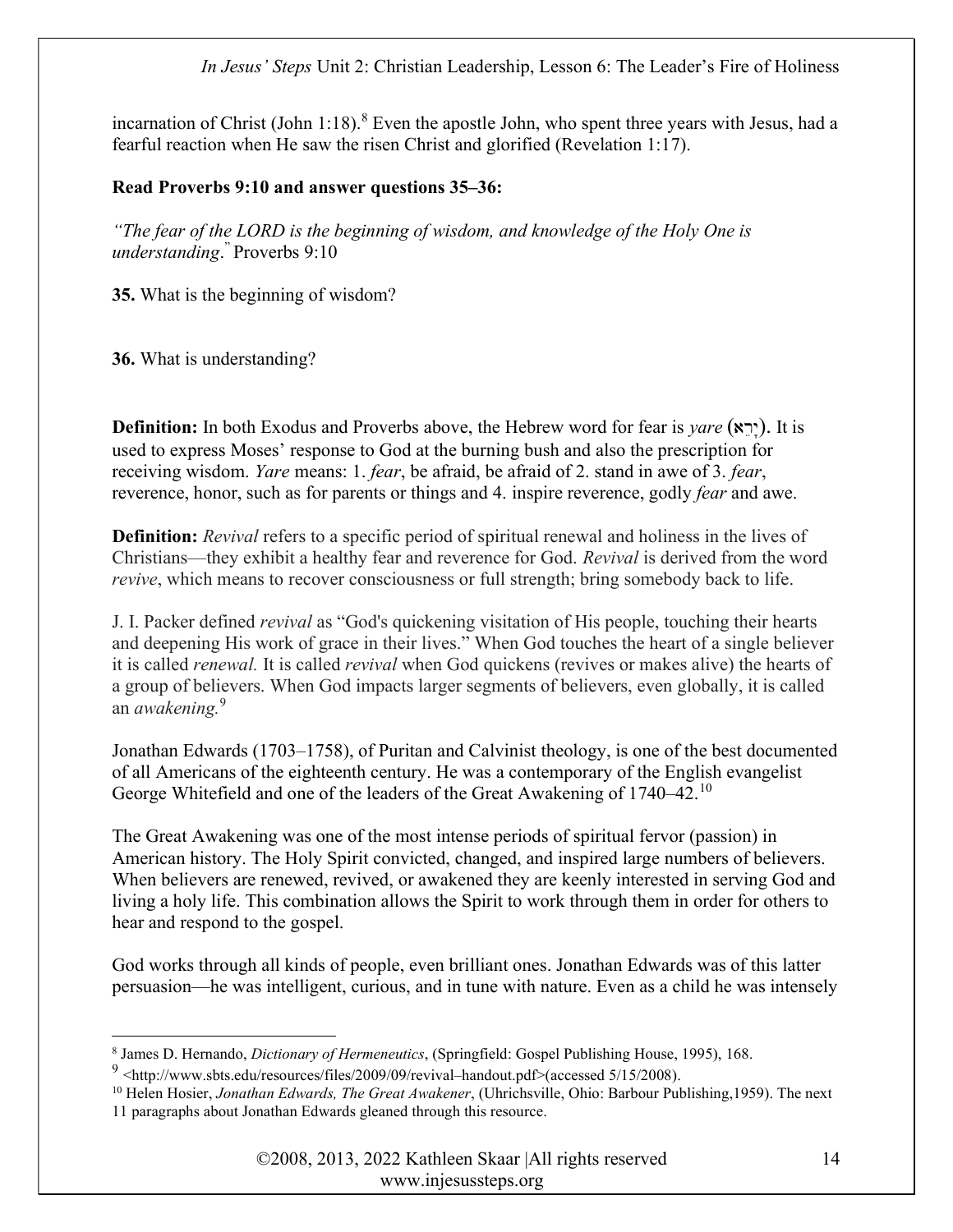aware of God's creation. He was filled with wonder at the strength of rocks, the color of rainbows, and the sweet taste of honey.

Edwards was also fascinated with spiders and their webs. He would spend long hours in the woods observing insects and classifying them. Succeeding generations in the scientific community would wonder at the boy's notes and conclusions, considering his lack of training or equipment.

In addition to intelligence, God also blessed Edwards with a father who taught him with diligence and patience. His father, a pastor, was also strict and demanding because he wanted children "to excel in the things of the Lord." As we discussed in Unit 1: Who Is God?, Lesson 3: God Is Love, God has a plan for those born in helpful families, and those who are not. If you did not have a caring family, be encouraged, God wants to be your family—He loves you.

At 13, with a great passion for Jesus and a desire to see revival, Edwards left home for the Collegiate School, later to become the prestigious Yale College. He was a well-disciplined student absorbed in his reading and studies. He was a loner for the most part as he tackled philosophical<sup>11</sup> questions and sought answers.

At 18 Edwards was granted a degree and a license to preach. While at his first pastorate in New York, he wrote, "I had fervent longings of soul after God and Christ, and after more holiness wherein my heart seemed to be full, and ready to break; which often brought to mind the words of the Psalmist, Psalm 119:20, 'My soul breaks for the longing that it has...''" (Author of this lesson translated the old English words into modern language.)

Edwards married at 23 and after a time became pastor of Northampton Church in Massachusetts. He would often take long horseback rides listening to God and writing down notes for his sermons. At times he spoke of the terrible wrath of God and the urgency of personal salvation but often he spoke of God's love and the virtues of everyday holiness.

Piety (devotion to God) was an important topic for Edwards. He was alarmed at the lack of spiritual zeal of his fellow Puritans. They seemed more interested in material comforts and keeping up outward appearances than desiring to please God.

God caused the first revival in 1734, which lasted a couple of years and spread to neighboring communities. By Spring of 1735, Edwards recorded "three hundred souls" had come to Christ. In thinking about these three hundred, he compared the effects of true salvation to the difference between making a rational statement that honey is sweet and actually experiencing its sweetness.

The first revival ended, and the area seemed to relapse or backslide into its previous state. But in 1740 George Whitefield arrived in the United States from London signaling the Great Awakening. Humbly, Jonathan Edwards wrote Whitefield a gracious letter, extending an invitation for him to preach at the Northampton church.

<sup>&</sup>lt;sup>11</sup> Philosophy is study of nature, reality, ethics, logic.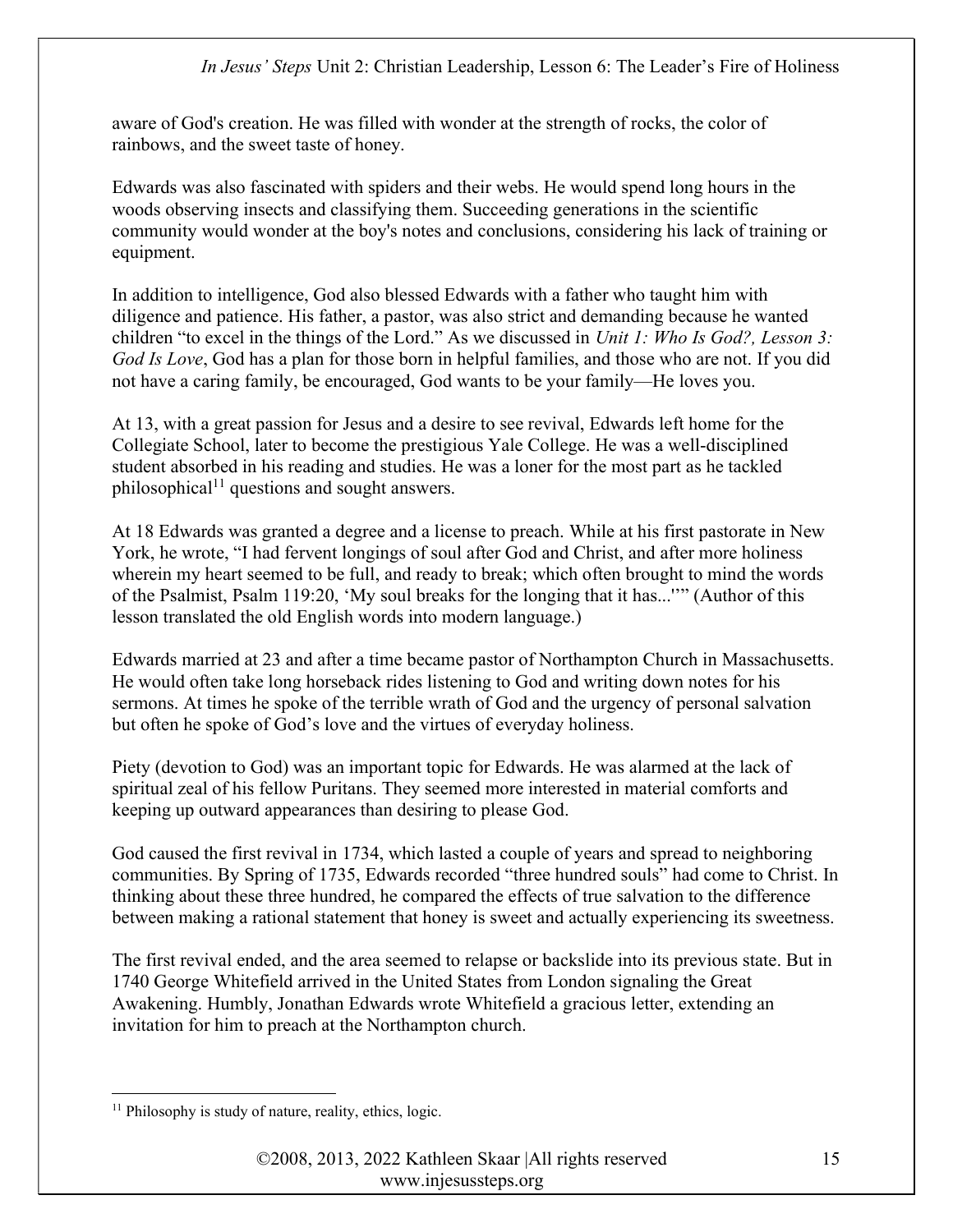George Whitefield, fiery and dramatic, gave four sermons without notes. Although his style was the opposite of Edward's, who read his sermons, God used both men in reviving His people. The lesson here is to be yourself, God created you in a unique way. Allow God to work through your personality and style. Live the life you were meant to live.

Edwards was invited to preach in Enfield, Massachusetts on July 8, 1741, where he delivered his famous sermon entitled "Sinners in the Hands of an Angry God." Although this sermon earned him the reputation of a *fire and brimstone*<sup>12</sup> preacher, the truth is, he contrasted God's wrath against sin with His loving provision for salvation.

37. How did Edwards' alarm for his fellow Puritans lack of spiritual zeal compare to your concern for your fellow Christians today?

38. How can *you* develop passion like Edward for renewal, revival, and a great awakening?

Accountability: Be prepared to share #37–38 with your team.

The only way sinners can stay out of the hands of an angry God is through the blood of Christ. We are judged holy and not sinful by a just and righteous God—we are welcomed into His presence. But even in the blood of Jesus, we are still in awe of a holy God!

Awe is respect combined with fear or wonder. Awe is the right response to a holy God. We are to both fear and reverence God. As we grow in our love relationship with God, our fear changes from debilitating (incapacitating) fright to enabling fear. In other words, believers are enabled to serve God in holy living.

During revival when God makes His presence known, people's reactions are similar to Moses' hiding his face and Isaiah crying out "Woe is me!" Their tears and fear are just as genuine. People experiencing revival may not see God, but He definitely makes His presence known.

God wants His leaders to recognize His holiness. In fact, the fire of God's holiness should ignite our hearts for purity and piety. Both Moses and Isaiah caught the spark of holiness and dedicated their lives to serving God in righteousness.

39. Why, or why not, have you caught the spark of God's holiness?

40. Why do you think Moses and Isaiah taught about God's holiness?

Accountability: Be prepared to share #39–40 with your team.

 $12$  The term *fire and brimstone preacher* refers to preaching the torments of hell for sinners. Brimstone is a burning rock, such as sulfur (Genesis 19:24).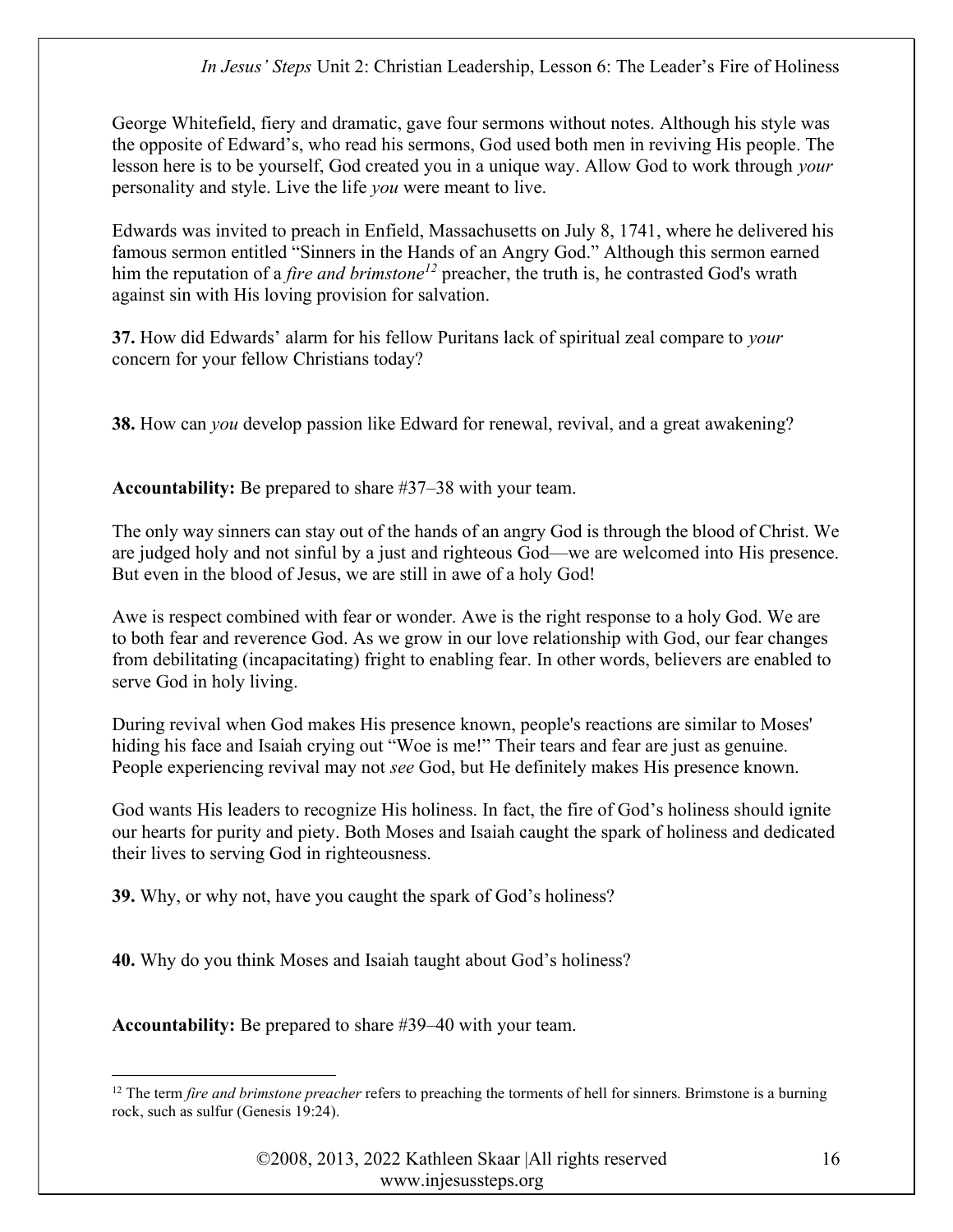Moses and Isaiah not only taught the Israelites verbally about God's holiness, but they also wrote their lessons down for future generations. The Holy Spirit inspired both Moses and Isaiah to record the lessons about God's holiness in the Bible. Moses wrote the first five books of the Bible, Genesis–Deuteronomy, and Isaiah authored the book of Isaiah .

41. Read Deuteronomy 6:25. What was to be the Israelites' righteousness?

And if we are careful to obey all this law before the LORD our God, as he has commanded us, that will be our righteousness. Deuteronomy 6:25

Edwards knew that our righteousness and holiness now come through the Lord Jesus, and not through the law. He preached this good news and called people to trust Jesus as Lord and Savior. He was convicted that his usefulness to God's kingdom was related to the condition of his inner life. He spent a lot of time with God in prayer, solitude, meditation, and Bible study.<sup>13</sup>

Edwards taught there must be a new attitude of the heart toward God and a desire for divine things. Men and women must be engaged with God by the indwelling of the Holy Spirit to produce the fruit of love, humility, and kindness. His sermons on this topic have been preserved in his Treatise Concerning Religious Affections (1746). It was also written in response to an exaggerated display of emotions in some people that he deemed were not true signs of salvation.

As the revival ended, Jonathan sought a new holiness for the church because he feared the church and the world would blend together. Two areas were controversial. First, he believed full church membership should be restricted to only those who make a profession of faith and give evidence of their salvation. Second, the Lord's Supper should be for believers only.

Some members of the congregation did not agree with Edwards and eventually voted him out as pastor. Both he and his wife, Sarah, acknowledged the providence of God and sought His will for their future. After much prayer they accepted a missionary post among the Native Americans in the United Sates. He had a heart for missions and had prayed diligently for the advancement of the gospel among this people group.

Edwards was concerned for their spiritual welfare and worked diligently on their behalf. God blessed his work and made it fruitful. Seven years after his work among the Native Americans began, he contracted a secondary fever from a smallpox vaccine and died at age 54.

Jonathan Edwards' life and teachings were based not on the law but on Jesus Christ. He preached holiness for Jesus' sake and for the sake of the people he served. Edwards desired a people set apart by and for Christ so that the righteousness He brings would be evident to all.

<sup>&</sup>lt;sup>13</sup> Hosier, *Jonathan Edwards, The Great Awakener*. The next 6 paragraphs about Jonathan Edwards gleaned through this resource.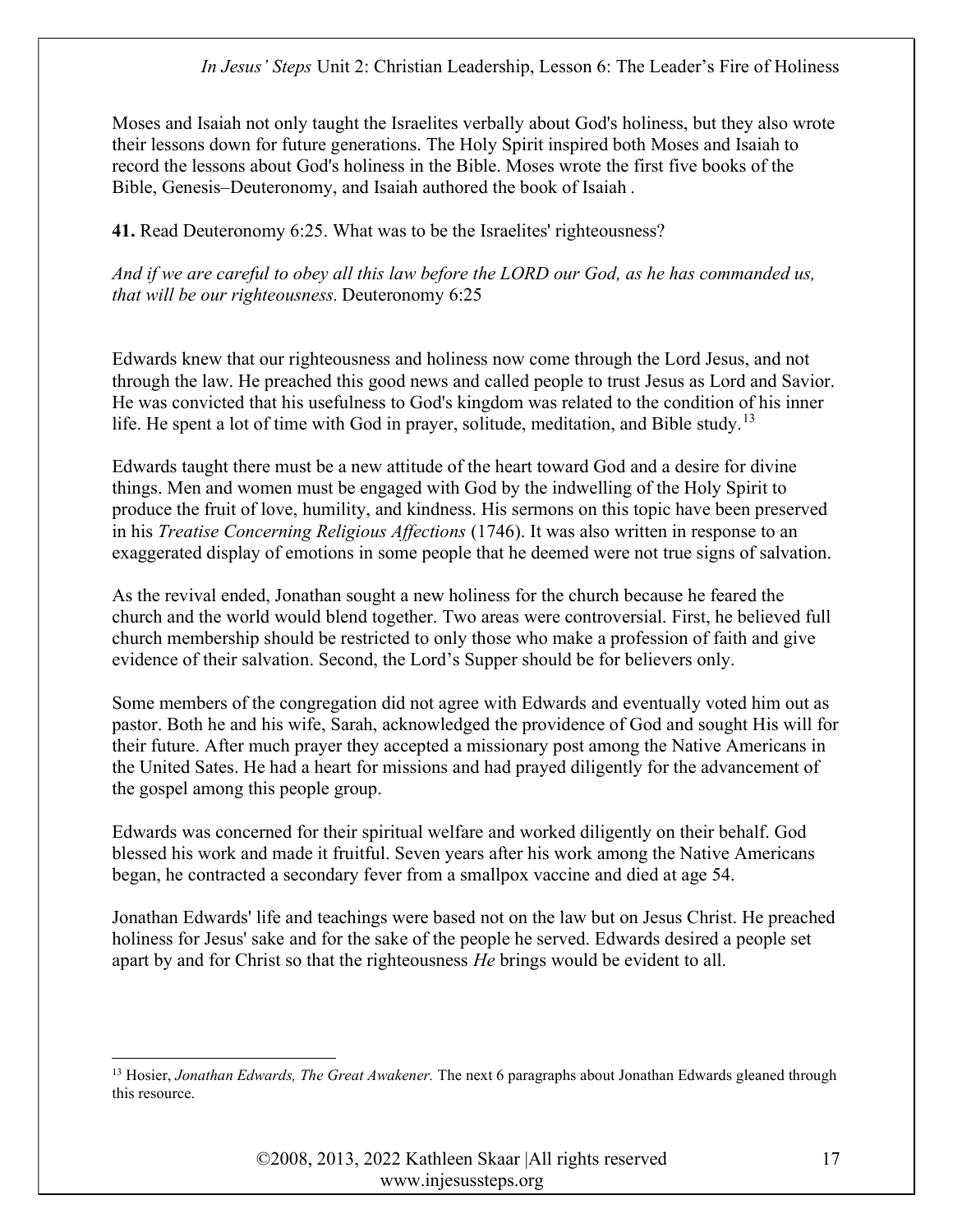42. Read Romans 10:4. How do you, or anyone else, get righteousness?

Christ is the culmination of the law so that there may be righteousness for everyone who believes. Romans 10:4 (culmination in the sense of fulfilling purpose or outcome)

Although we do not follow rules and regulations to receive righteousness, we do follow the Lord Jesus. He is our righteousness, and He expects obedience. For example, He taught us through the Holy Scriptures to fear God (Luke 12:4–9).

**Definition:** The Greek word *phobeomai* ( $\phi$  $\phi\beta\acute{e}$  $\phi\mu\alpha\acute{i}$ ) is translated *fear* in Luke 12:5. It also denotes being afraid of; being afraid (to do something); worshiping and reverencing (God) and respecting others. The Greek word captures the same meaning as the Hebrew word for *fear* we looked at earlier in this day's lesson. Christians are admonished to fear and reverence God.

43. Read Hebrews 10:29. How do you think God views Christians who deliberately keep on sinning and do not care about their purity?

How much more severely do you think someone deserves to be punished who has trampled the Son of God underfoot, who has treated as an unholy thing the blood of the covenant that sanctified them, and who has insulted the Spirit of grace? Hebrews 10:29

#### Read Acts 9:31 and answer questions 44–36:

Then the church throughout Judea, Galilee and Samaria enjoyed a time of peace and was strengthened. Living in the fear of the Lord and encouraged by the Holy Spirit, it increased in numbers. Acts 9:31

44. Was the early church living in the fear of the Lord? Yes No (Underline One)

45. Was the early church increasing in disciples? Yes No (Underline One)

46. How are you living in the fear the Lord, and being encouraged by the Holy Spirit?

47. How are you encouraging believers to live in the fear of the Lord?

Accountability: Be prepared to share #43–47 with your team.

©2008, 2013, 2022 Kathleen Skaar |All rights reserved www.injesussteps.org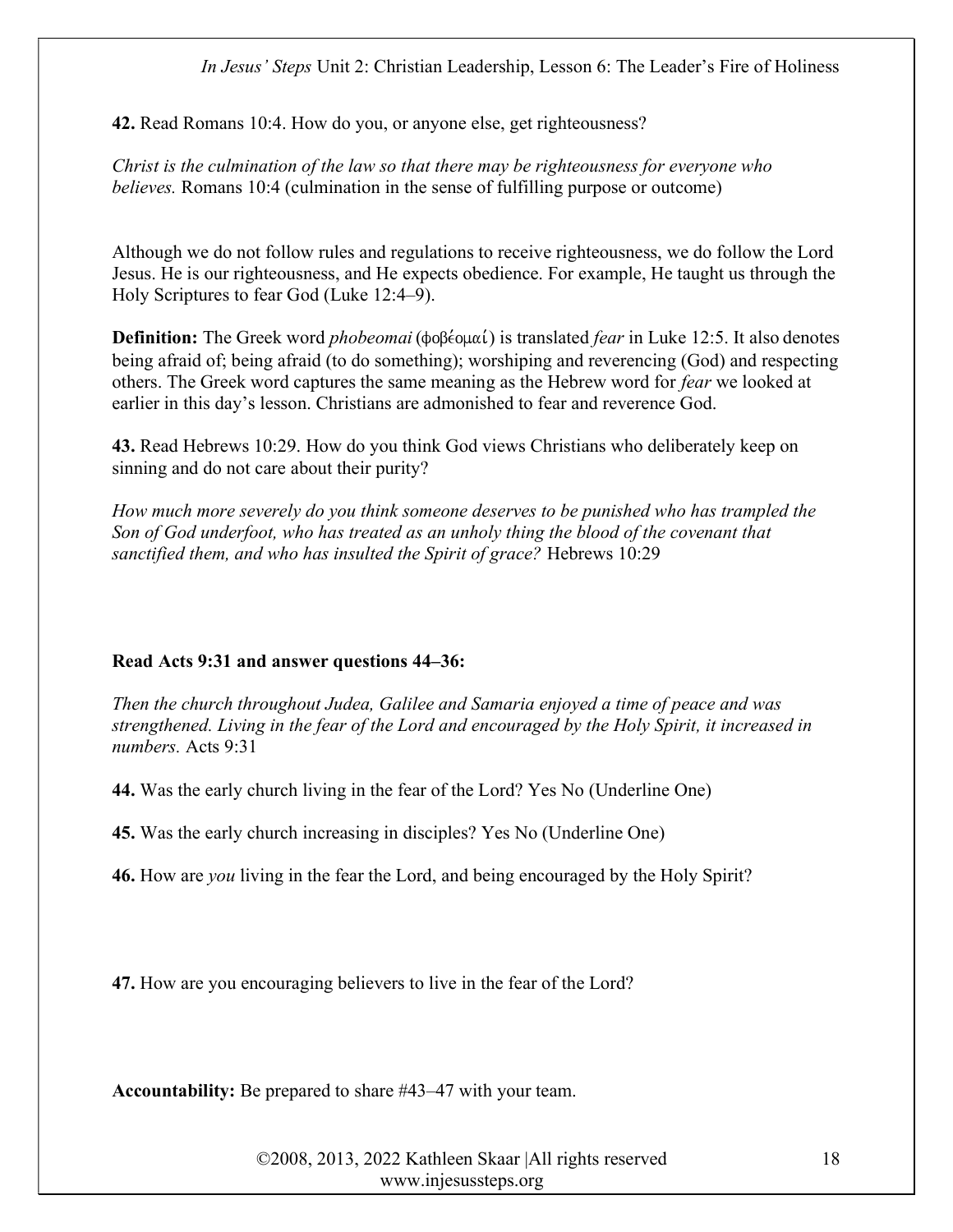# Action Step

Recall in Unit 1: Who Is God?, Lesson 2: God Is Mercy, we introduced the subject of holy tension. This means that although it *appears* there are two opposing views, they are kept in balance by God. We need to ask God to show us how to embrace views that seem incompatible. A Christian leader must learn to accept holy tension, knowing God's word is always true.

48. Read 1 John 4:18 and 1 Peter 2:17. How does the teaching "no fear in love" fit within the context of a holy God that is "to be feared (1 Peter 2:17). Reference other verses to make your case or argument.

There is no fear in love. But perfect love drives out fear, because fear has to do with punishment. The one who fears is not made perfect in love. 1 John 4:18

Show proper respect to everyone, love the family of believers, fear God, honor the emperor. 1 Peter 2:17

Accountability: Be prepared to share #48 with your team.

There is also a holy tension in holiness and sin. We are holy and yet we do sin. The three stages of overcoming sin were addressed on day one. Believers are legally holy in God's eyes because of Christ's sacrifice on the cross. We are free from the penalty of God' wrath and hell.

However, we still have a human or sin nature, and we must overcome the temptation of sin through the power of the Holy Spirit. It is possible to overcome sin because Scripture teaches that believers have been set free from sin.

For we know that our old self was crucified with him so that the body ruled by sin might be done away with, that we should no longer be slaves to  $sin$ — $\delta$ because anyone who has died has been set free from sin. Romans 6:6–7

Jesus does not wink at sin. He never said, Oh, it's just your human nature, don't worry about it. He took it so seriously, He died to set us free from sin. Sin and therefore, holiness, is serious business in God's kingdom. Although we should not be critical and judgmental, neither should we slough off our sins or anyone else's as common mistakes—It's okay, we all do it.

—End Day Three—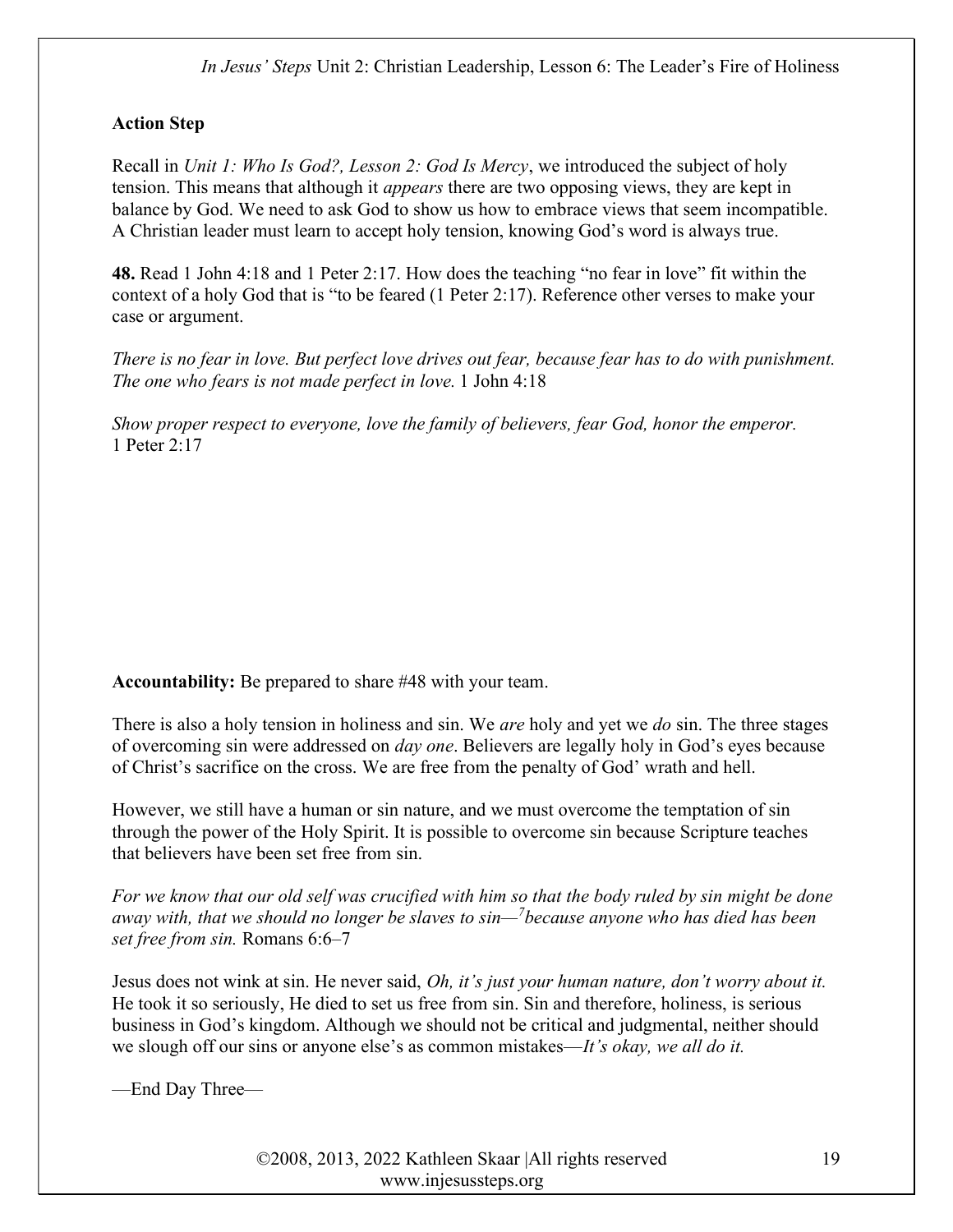# Day Four The Struggle

The higher the call to Christian leadership, the higher the call to embrace holiness. The higher the call to embrace holiness, the harder we must discipline ourselves to root out the evil in our lives. We, however, are not on our own. God is always working in our lives, and His grace is sufficient (2 Corinthians 12:9).

Holiness is elusive for many Christians. Either we do not understand the call to be set apart, do not recognize the Spirit's sanctifying power, or we selfishly choose to escape or avoid it. As disciples, we are called to lead pure lives and to lovingly teach, explain, and model holiness to others.

Now purity does not come easily for anyone, especially Christian leaders. Satan attacks and tempts God's righteous disciples in various ways (Job 1–2; Matthew 4:1–11; Luke 22:31). We will look more at Satan and how to overcome his tactics in lesson 15, Spiritual Warfare. But for now, we are focusing on our responsibility in living pure lives. For when you and I stand before God (1 Peter 1:17–19), you and I alone will be held accountable for how we have lived our lives in His grace. The truth is: the devil is not an excuse for sloppy and impure living.

# Read Hebrews 12:4 and answer questions 49–50:

In your struggle against sin, you have not yet resisted to the point of shedding your blood. Hebrews 12:4

49. Do Christians struggle against sin? Yes No (Underline One)

Yes, Christians struggle against sin. The Bible says in your struggle, not if you struggle. All Christians have to fight back against some kind of sin. Weaknesses vary from person to person, but everyone will have to resist with great effort the extreme desire of self. The self is a hungry and insatiable (greedy) tyrant.

50. How stringently (rigorously) should you fight back against sin in your life?

By saying "shedding your blood," the author of Hebrews is saying that we are to resist sin to the point of death. Remember that believers at this time were being severely persecuted and life was difficult. They were told not to give in to the worldly way of life but to fight back, even to death.

Their leadership model and ours, the Lord Jesus, fought back against sin to death. His struggle, with tears and blood in the Garden of Gethsemane was real (Matthew 26:38–39). Jesus, the eternal victor, won the fight and died on the cross rather than turn from His sacred responsibility.

As a leader and a disciple, it is important to understand why we have not lost the inclination to sin and how much of a struggle it can be. We will not only be fighting our own battles with sin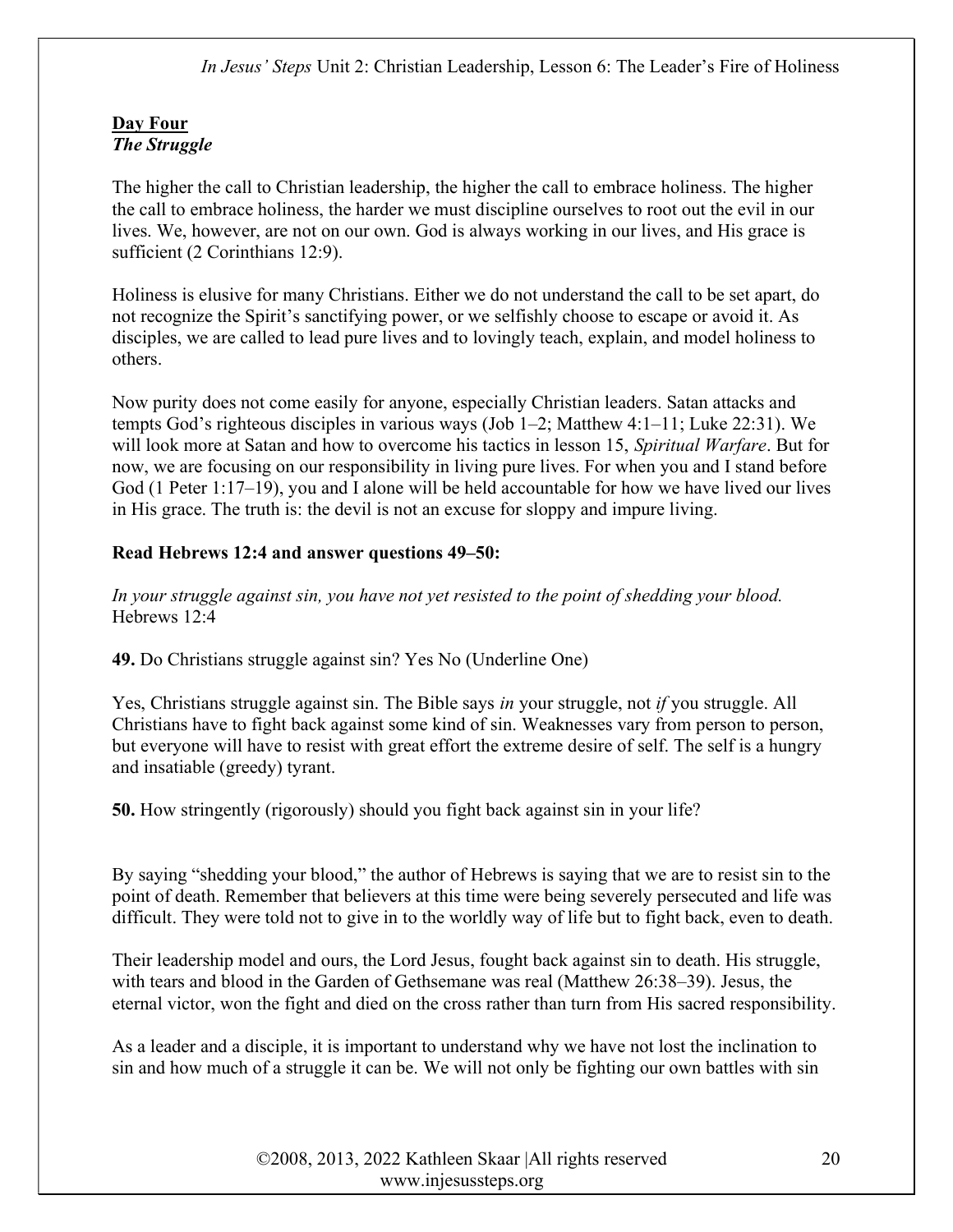but helping others to fight theirs. Knowing the truth of Scripture will keep us and others from feeling fatally flawed, wondering "what is wrong with me?"

After we are born again in Christ, we are a new creation. Our sins are forgiven, and we have God's Spirit to lead us in all righteousness. We clearly have the ability to do what is right (Romans 6:11–14) but we can sin (1 John 1:8).

As a new creation, we continue life with our human nature and free will. We still have the ability to choose our thoughts and actions. We can even override the nudging and prompting of the Holy Spirit. Why would we even think of doing such a thing? After all, we are holy.

First, we have Satan and his followers prowling around looking for someone to devour (1 Peter 5:8). They are masters at making evil choices look good. Second, our human nature will always be tempted to put itself above others. We may always struggle against making our own comfort and satisfaction our primary consideration. Third, we continue to live in a fallen and corrupted world. Sin is everywhere and affects us in subtle and not so subtle ways.

Jesus, by His Spirit, lives within believers and helps us resist temptation like He did when He was tempted (Matthew  $4:1-11$ ). We need to allow Jesus to take over and work through us (Philippians 4:13). Once we are saved, we begin the process of sanctification.

Sanctification means growing in holiness and purity (2 Corinthians 7:1; 1 Thessalonians 4:3–8). We become more and more like Christ, taking on the very character of God. This is our goal and ultimate holiness—conformity to Christ (1 John 3:1–3). We become the image of the heavenly man and not the earthly one (1 Corinthians 15:49–54). Our citizenship is in heaven and when this world ends, we will receive eternal life and a glorified body like Jesus (2 Corinthians 51–5; Philippians 3:20–21).

# Read 1 Peter 2:4–5 and answer questions 51–53:

As you come to him, the living Stone—rejected by humans but chosen by God and precious to him—  $5$ you also, like living stones, are being built into a spiritual house to be a holy priesthood, offering spiritual sacrifices acceptable to God through Jesus Christ.1 Peter 2:4–5 (Spiritual means having no physical substance.)

51. What kind of priesthood are you being built into (v. 5)?

**Definition:** "Giving a *sacrifice* involves permanently giving something that has value to the giver, and therefore involves giving up something that most people would rather keep for themselves. A sacrifice is given by a lesser being (man) to a greater being (God) as a form of submission and worship. Animals given for *sacrifice* in ancient Israel had to be 'without blemish,' and were some of the finest animals the farmer owned (Exodus 12:5; Leviticus 1:3)."<sup>14</sup>

<sup>&</sup>lt;sup>14</sup> David Johnson, United Church of God, Treasure Digest Q&A, What are Spiritual Sacrifices?<https://www.ucg.org/united-news/treasure-digest-qa-what-are-spiritual-sacrifices>(accessed 5/10/2022).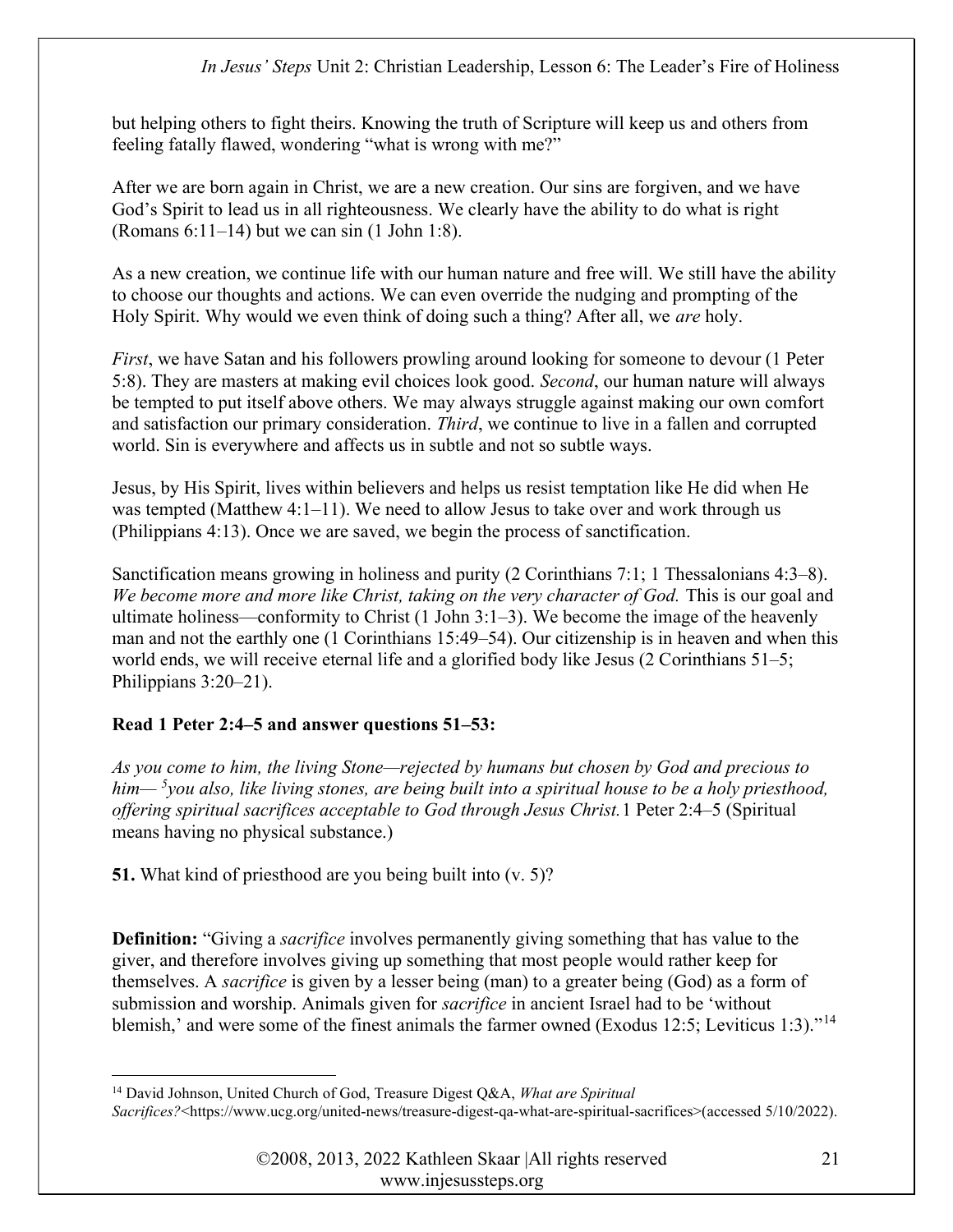52. What spiritual sacrifices will you offer to God through Jesus Christ?

53. What are some ways that you will help others become a holy priesthood, offering spiritual sacrifices acceptable to God through Jesus Christ?

Accountability: Be prepared to share #51–53 with your team.

The apostle Peter told us in 1 Peter 2:2 that we need to grow up in our salvation. In order to grow up in our salvation, Christians must choose habits for holy living. The way of pure living is in the Bible. As a leader, encouraging others to be engaged with God's Word is essential.

Growing up means starting on the small things (Matthew 25:21). If we do not handle the minor things, we will certainly not be able to tackle the larger issues that come our way. For example, I was sharing the salvation message with someone who said he loved Jesus. In fact, he said, "I would die for Jesus."

However, upon further conversation, he admitted that he had never surrendered his life to Christ. I said, "You can give your life to Jesus right now." However, he said, "No, I don't want to pray and make that commitment."

When I asked him why he did not want to confess Jesus as Savior and Lord, he admitted he was living with his girlfriend. He knew it was wrong but said he was not willing to give up his living arrangements. If this sinner will not give up his sexual activity for Jesus, he certainly will not shed his blood for the Him.

# Action Step

Consider some of your personal habits such as eating, drinking, reading, daydreaming, looking, listening, and watching secular entertainment programs. Are they glorifying to God? Also consider how you view and think about other people? Are your thoughts critical or unkind regarding them? Or do you look at them as individuals made in the image of God and ones whom He loves. Pray and ask God to help you purify these habits so that your living and leading are synonymous (identical). Remember, make every effort to get rid of all impurities.

54. Share one unholy personal habit that you will commit to work on with God's grace:

Accountability: Be prepared to share #54 with your team.

—End Day Four—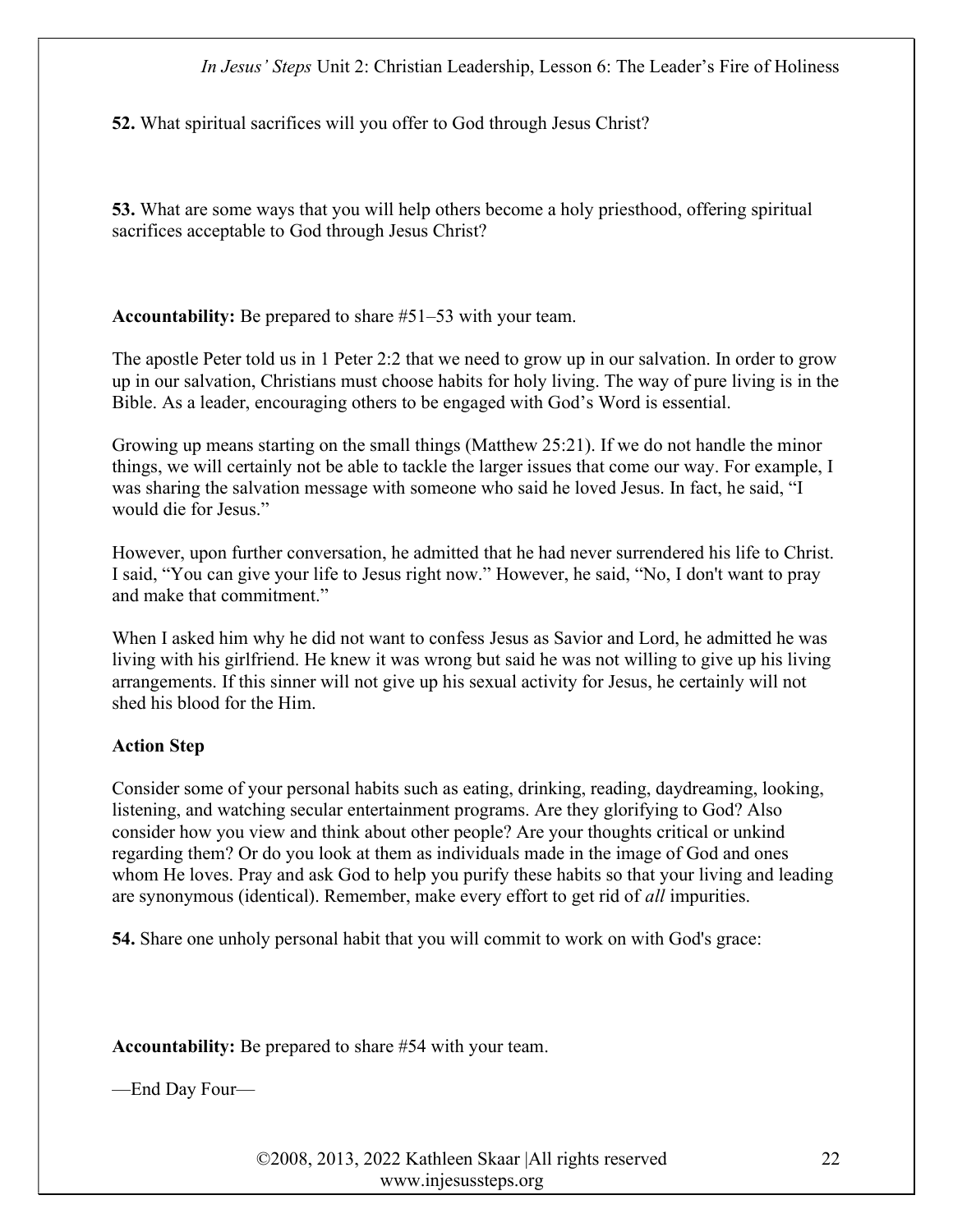# Day Five Turn, Fix, and Focus

Author and composer Helen Howarth Lemmel (1864–1961) relates that one day in 1918 a missionary friend gave her a tract entitled Focused. The pamphlet contained these words: "So then, turn your eyes upon Him, look full into His face and you will find that the things of earth will acquire a strange new dimness."

These words made a deep impression upon Lemmel. She could not dismiss them from her mind. She recalls this experience following the reading of that tract: "Suddenly, as if commanded to stop and listen, I stood still, and singing in my soul and spirit was the chorus, with not one conscious moment of putting word to word to make rhyme or note to note to make melody. The verses were written the same week, after the usual manner of composition, but none the less dictated by the Holy Spirit." The hymn: Turn Your Eyes Upon Jesus.

Born in Wardle, England, Helen Lemmel was the daughter of a Methodist pastor. She came to America with her family at the age of twelve. In addition to being known as a brilliant singer and musician, Lemmel was also widely recognized as a woman with remarkable literary ability. She wrote more than five hundred hymns and poems. She remained active for God in her musical and literary pursuits until her home–going at the age of ninety–seven.<sup>15</sup>

But there is more to Helen Lemmel's story. In 1907, at the age of 43, she went to Germany for intensive vocal training. While there she met and married her husband, David Lemmel. In reading a number of accounts of Lemmel's story, she may have been a widow at one time. It is uncertain whether David Lemmel was her first or second husband, who later abandoned her.<sup>16</sup>

"They moved back to the United States in 1911 and she continued singing in the gospel music circuits. Eventually, she became the vocal music teacher at the Moody Bible Institute in Chicago.

"But then tragedy struck. She developed an affliction that resulted in blindness. Her husband could not cope with the thought of a blind wife, so he abandoned her. She had nowhere to turn but to wholly trust in the Lord.

"She retired from Moody and moved to Seattle, where she continued to write poems and set them to music. In complete blindness, she would pick out the notes on a small keyboard and call on friends to record her melodies before she forgot them.

"Whenever her friends asked how she was, her frequent reply was, 'I am fine in the things that count.'<sup>17</sup>

<sup>16</sup> Our Christian Heritage, Helen Lemmel / Ballard Baptist Church,

<sup>17</sup> Rogersville Review, *Blind woman wrote hymn about vision* 

<sup>&</sup>lt;sup>15</sup> The Old Time Gospel Ministry, *Hymn Stories*<https://theoldtimegospel.com/dev/hymn3.html>(accessed 7/15/1999).

https://christianheritage.info/places/united-states/washington/seattle/organization-1/helen-lemmel-ballard-baptistchurch/>(accessed 5/10/2022)

https://www.therogersvillereview.com/article\_fe7c0f90-27b6-5aff-bc01-6883fd6e49a5.html>(accessed 5/10/2022).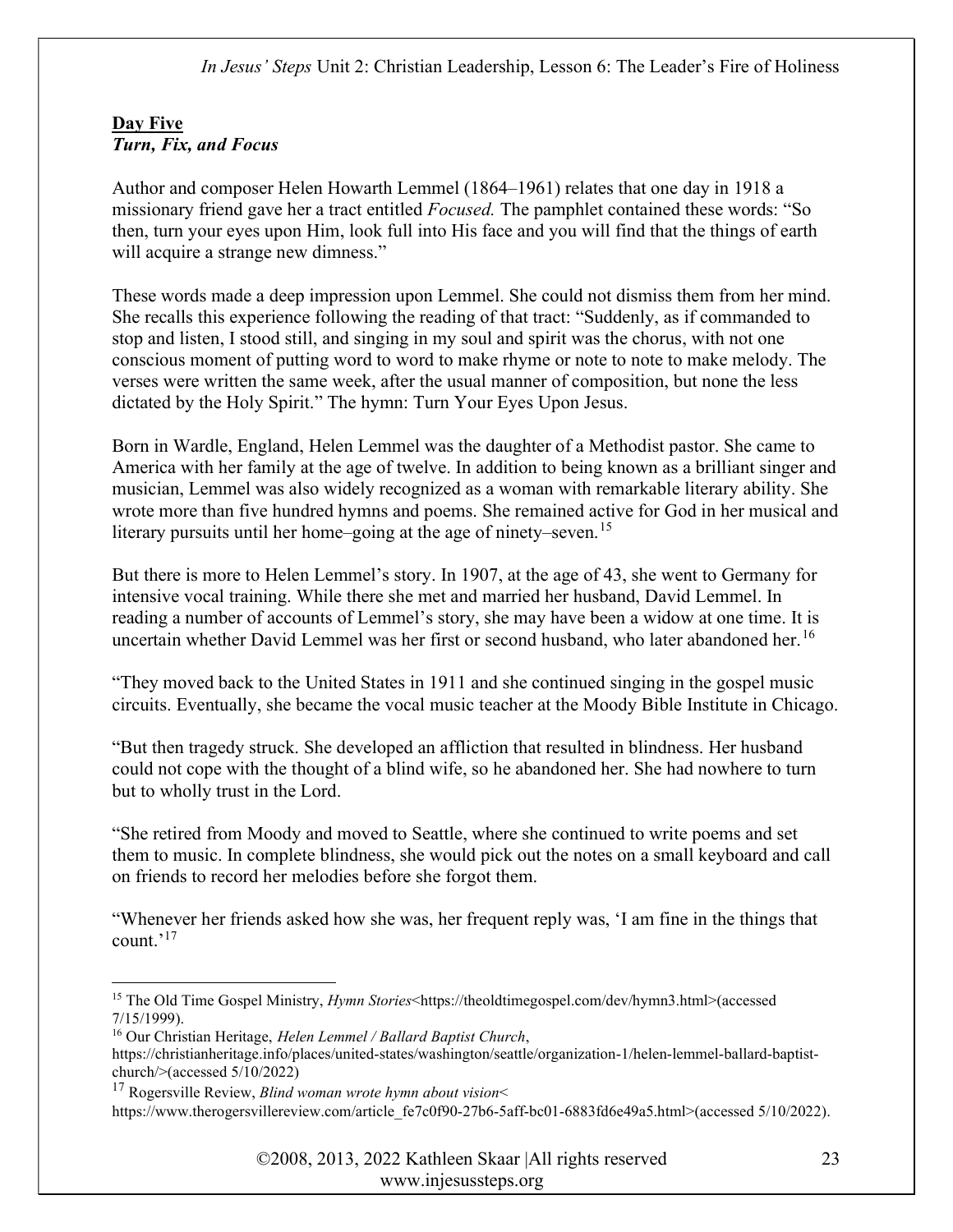# Action Step

Read or sing the following hymn by Helen Lemmel. (If you do not know the melody to this worship song, research to hear it; it is worth the effort.) Think about the words and what meaning they have for you in pursuing holiness.

# Turn Your Eyes Upon Jesus

O soul, are you weary and troubled? No light in the darkness you see? There's a light for a look at the Savior, And life more abundant and free!

Turn your eyes upon Jesus, Look full in His wonderful face, And the things of earth will grow strangely dim, In the light of His glory and grace.

Through death into life everlasting He passed, and we follow Him there; Over us sin no more hath dominion— For more than conquerors we are!

Turn your eyes upon Jesus, Look full in His wonderful face, And the things of earth will grow strangely dim, In the light of His glory and grace.

His Word shall not fail you—He promised; Believe Him, and all will be well: Then go to a world that is dying, His perfect salvation to tell!

Turn your eyes upon Jesus, Look full in His wonderful face, And the things of earth will grow strangely dim, In the light of His glory and grace.

55. How does this hymn, Turn Your Eyes Upon Jesus encourage your pursuit of holy living?

56. How does this hymn encourage you to lead others in pure actions?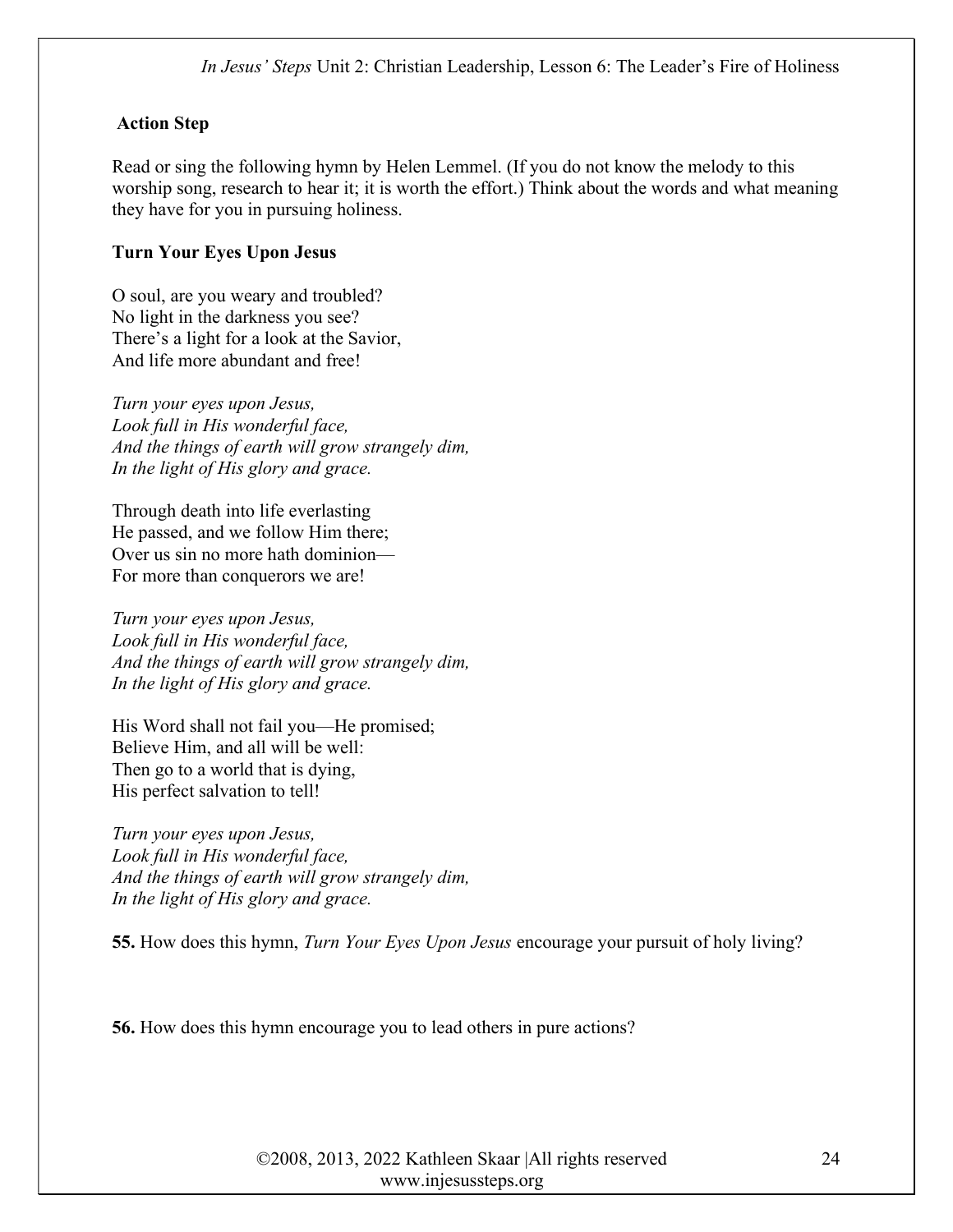#### Read Hebrews 12:2–3 and answer questions 57–59:

. . . fixing our eyes on Jesus, the pioneer and perfecter of faith. For the joy set before him he endured the cross, scorning its shame, and sat down at the right hand of the throne of God.  $3$ Consider him who endured such opposition from sinners, so that you will not grow weary and lose heart. Hebrews 12:2–3

Definition: Fix means to fasten firmly and to direct (the eyes or attention) steadily toward something. This is the meaning of the Greek word *aphorao* ( $\phi$ ), which is translated fix in Hebrews 12:2 above. It means to direct one's attention without distraction.

57. What does "fix your eyes" on Jesus mean to you?

58. How do *you*, or how *will* you "fix your eyes" upon Jesus?

59. What are some ways that *you* can help others "fix their eyes" upon Jesus?

Striving for holiness in an unholy world can be wearisome. Not only can we grow weary of doing good ourselves, but we may grow weary of seeing professed Christians living impure lives. You may put time and effort into other people only to see them make poor choices or stray altogether.

Jesus had the same problem with His disciples. They were not perfect and were often slow to understand (Matthew 20:24–28; Luke 24:25). Judas, one of the original twelve, betrayed Jesus altogether after an intense three-year program of love and compassion. But Jesus persevered and made the remaining eleven disciples champions in God's kingdom. Be encouraged; He will do the same for you and those He has entrusted to you.

# Read John 15:19–21 and answer questions 60–61:

"If you belonged to the world, it would love you as its own. As it is, you do not belong to the world, but I have chosen you out of the world. That is why the world hates you.  $^{20}$ Remember what I told you: 'A servant is not greater than his master.' If they persecuted me, they will persecute you also. If they obeyed my teaching, they will obey yours also. <sup>21</sup>They will treat you this way because of my name, for they do not know the one who sent me." John 15:19–21

60. Will the world honor you for your pure life and treat you well? Yes No (Underline One)

61. Explain your answer in #60 regarding the world honoring you for your pure life?